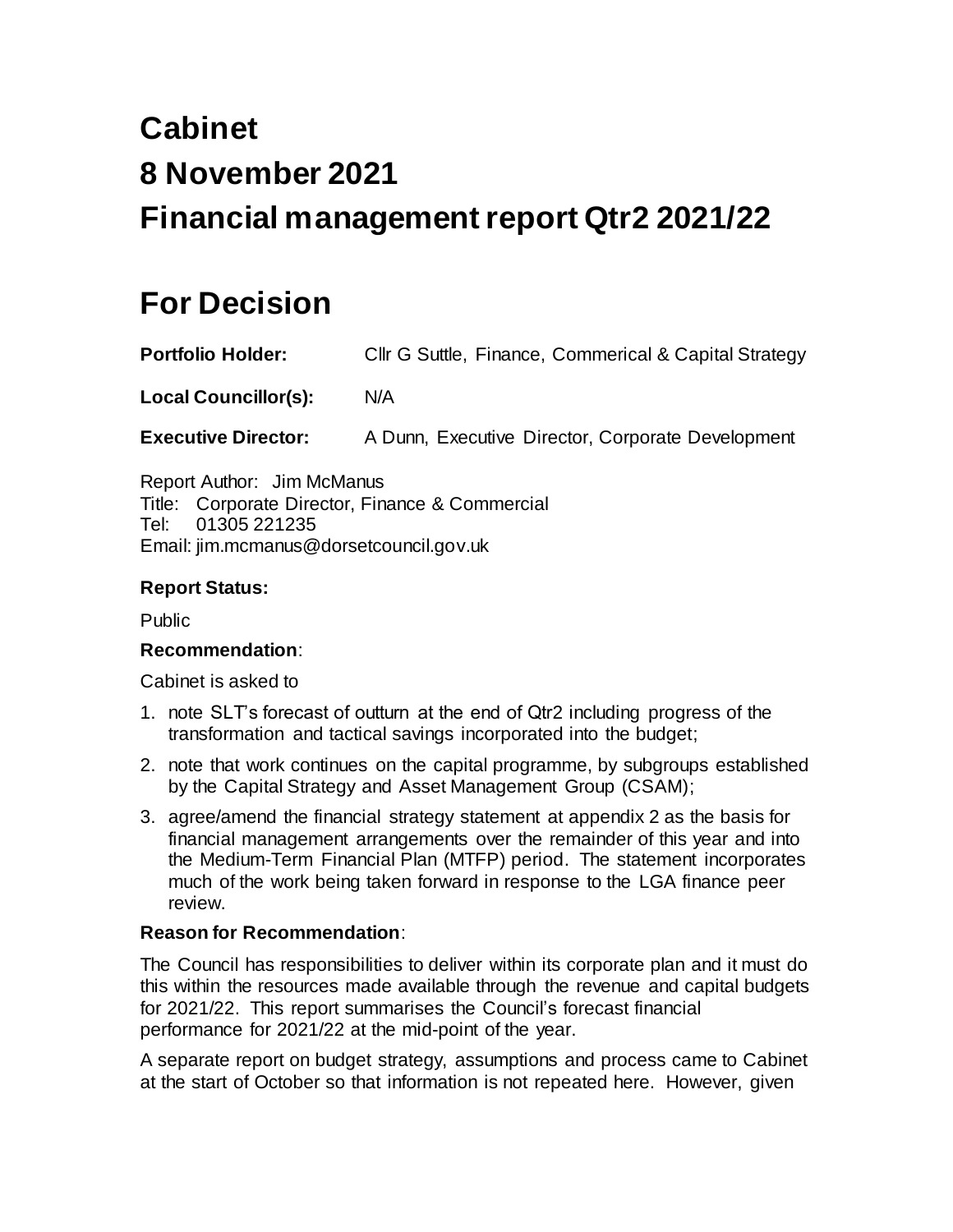the forecast performance for this year alongside that predicted for 2022/23 in the budget paper, an appropriate level of context is necessary.

Key components of the Council's financial strategy are also set out here as appendix 2 for Cabinet's review. Governance of the financial strategy will be crucial as the performance for 2021/22 improves and we look to close a significant budget gap for next year.

# **1. Executive Summary**

This report comes to Cabinet to provide information about the Council's forecast performance against its revenue budget in 2021/22 and the impact this could have upon reserves, including the general fund.

The report also briefly covers the capital programme performance.

# **2. Financial Implications**

2.1 Financial implications are covered throughout this paper.

# **3. Well-being and Health Implications**

- 3.1 None.
- **4. Climate implications**
- 4.1 None.
- **5. Other Implications**
- 5.1 None.

# **6. Risk Assessment**

Current Risk: High

Residual Risk: High

- 6.1 Any overspend of the revenue budget falls to be funded from the general fund but Cabinet did not agree any use of reserves when setting the budget and has also agreed a strategy for reserves as part of the development of a sustainable base budget in the MTFP. The Council therefore continues to work towards balancing its outturn.
- 6.2 It is essential that the Cabinet understands the in-year pressures, the continuing impact of Covid-19 and the impact of any savings shortfalls in order to take the right actions in the current year as well as to enable a balanced budget to be set for 2022/23.

# **7. Equalities Impact Assessment**

7.1 Not required for a finance update report.

# **8. Appendices**

- 1 Summary of progress against budgeted savings
- 2 Draft financial strategy statement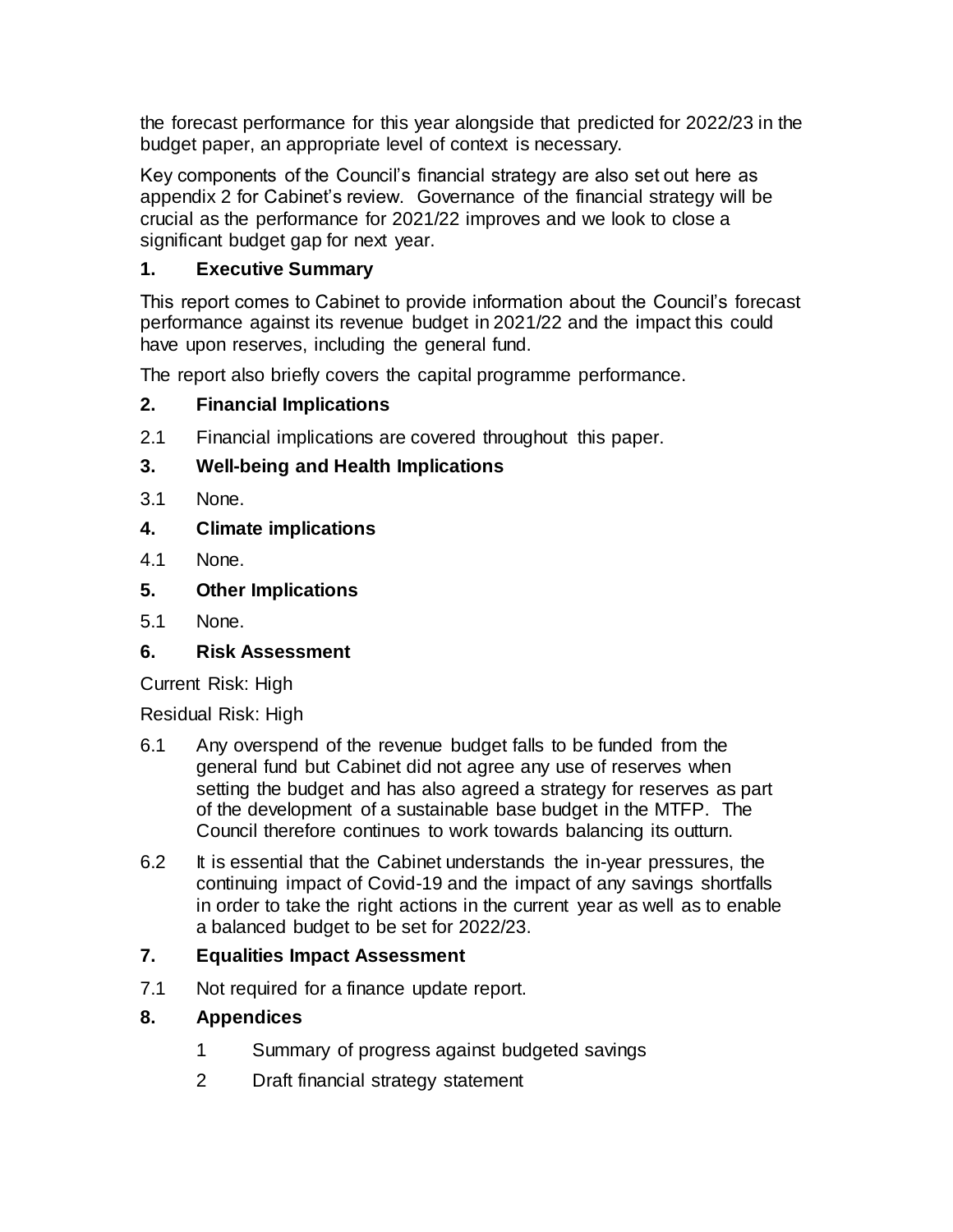# **9. Background papers**

- Budget strategy report 2021/22
- Qtr4 outturn report 2020/21
- Qtr1 financial management report 2021/22
- MTFP and budget report to Cabinet 5 October 2021

# **10. Budget development**

- 10.1 2021/22 is the third budget for Dorset Council. It was set against a backdrop of extreme cost and activity pressures and volatility, due to the pandemic. It was also another, single-year financial settlement from Government. The budget strategy [report](https://moderngov.dorsetcouncil.gov.uk/documents/s22881/Budget%20strategy%20report%20Appendices%2019012021%20Dorset%20Council%20-%20Cabinet.pdf) contains more details in the respective appendices on resource allocation and savings, so that is not repeated here.
- 10.2 For 2021/22 Dorset Council set a net budget of £312m, funded from general grants (£4m), Business Rates (£44m) and Council tax (£264m) meaning a band D equivalent Council Tax charge of £1,779.39.
- 10.3 The budget saw increased resources for People Services and reductions for Corporate Services and Place Services. 2020/21 saw the use of £15m of reserves to support the outturn for that year. Many of the pressures that were dealt with in that year, continue to impact on the 2021/22 forecast and continue into the MTFP as reported in October.

# **11. Forecast of financial performance at Qtr2**

11.1 At the end of Qtr2, the Council is forecasting net budget pressures of £4.771m, as summarised in the table below.

| <b>IDirectorate</b>             | <b>Net Budget</b> | <b>Forecast</b><br><b>Outturn</b> | Forecast (Overspend)/<br><b>Underspend</b> |            |
|---------------------------------|-------------------|-----------------------------------|--------------------------------------------|------------|
|                                 | £k                | £k                                | £k                                         | %          |
| People - Adults                 | 128,120           | 137,234                           | (9, 114)                                   | $(7.11\%)$ |
| People - Children's             | 72.036            | 75,009                            | (2,973)                                    | (4.13%)    |
| Place                           | 76,933            | 80.024                            | (3.091)                                    | $(4.02\%)$ |
| Corporate Development           | 23,842            | 23,892                            | (50)                                       | $(0.21\%)$ |
| Legal & Democratic Services     | 5.708             | 6,435                             | (726)                                      | (12.72%)   |
| lPublic Health                  | 1.441             | 1,441                             | 0                                          | $0.00\%$   |
| <b>Total Service Budgets</b>    | 308,082           | 324.036                           | (15,954)                                   | (5.18%)    |
| Central Finance                 | (315,374)         | (326,558)                         | 11,183                                     | (3.55%)    |
| Whole Authority                 | (7, 292)          | (2,521)                           | (4,771)                                    |            |
| Dedicated Schools Grant budgets | 7,292             | 23.938                            | (16, 646)                                  | (228.27%)  |

11.2 In addition to the pressures on the Council's own budget, there is also a forecast overspend against the Dedicated Schools Grant (DSG) High Needs Block (HNB) of £16.646m for which there is a separate, strategic approach and conversation with Government.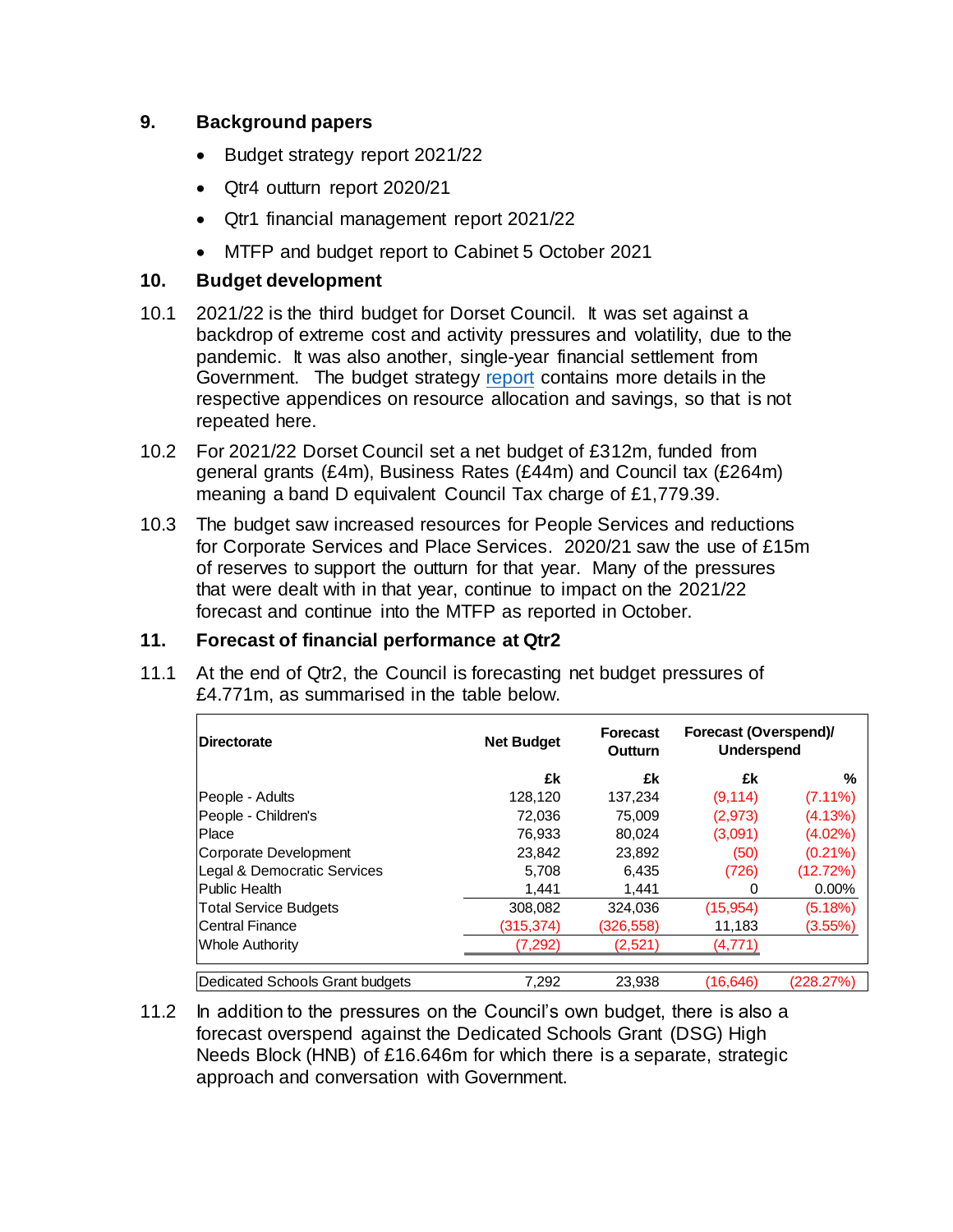11.3 Specific narrative on variances and changes is set out in the following paragraphs.

# Children's Services

- 11.4 Children's Services forecast is £75.009m compared with a budget of £72.036m, an overspend of £2.973m (4.13%).
- 11.5 There are two main areas of pressure in Children's Services. An increase in external placement costs and a decrease in trading income.

# External Placements

- 11.6 The number of children placed in externally purchased settings, accounts for £1.39m of the total overspend. Children are placed within Dorset Council's own settings where possible but the demand for external, specialist placements continues. There is also a £0.2m pressure within services that support children with a disability, including demand pressures for short breaks.
- 11.7 The forecast is based on the current cohort, so it does not include growth (or contraction) or placement changes that cannot be foreseen at this stage. The impact of Covid-19 on our families is still being felt and there potentially will be a 'hidden demand' during the remainder of the financial year, i.e. vulnerable children who will require Dorset Council support.
- 11.8 Our plans for additional provision at Dorchester Road and Kirtleton Avenue have unfortunately been delayed in construction. It is unlikely this provision will be available this financial year and is a driver for the external placements overspend.

# Trading Income

- 11.9 During the last financial year, a new model for delivering Children's Services in Dorset was launched. The model brought together Early Help, Children's Social Care, Educational Psychology, SEND (Special Educational Needs and/or Disabilities) and Inclusion services under the leadership of Heads of Locality and Strategy into six integrated locality teams across Dorset.
- 11.10 Coupled with improving inclusion in mainstream schools, Dorset Council has invested in early intervention, inclusion, and outreach services to schools. This has included redeploying specialist teachers, Educational Psychologists, and inclusion officers to support schools in identifying needs and putting in place tools and strategies to support mainstream settings.
- 11.11 This is a fundamental change from the previous operating models that heavily involved trading services with schools. Consequently most of the lost trading income is attributable to the move to early identification and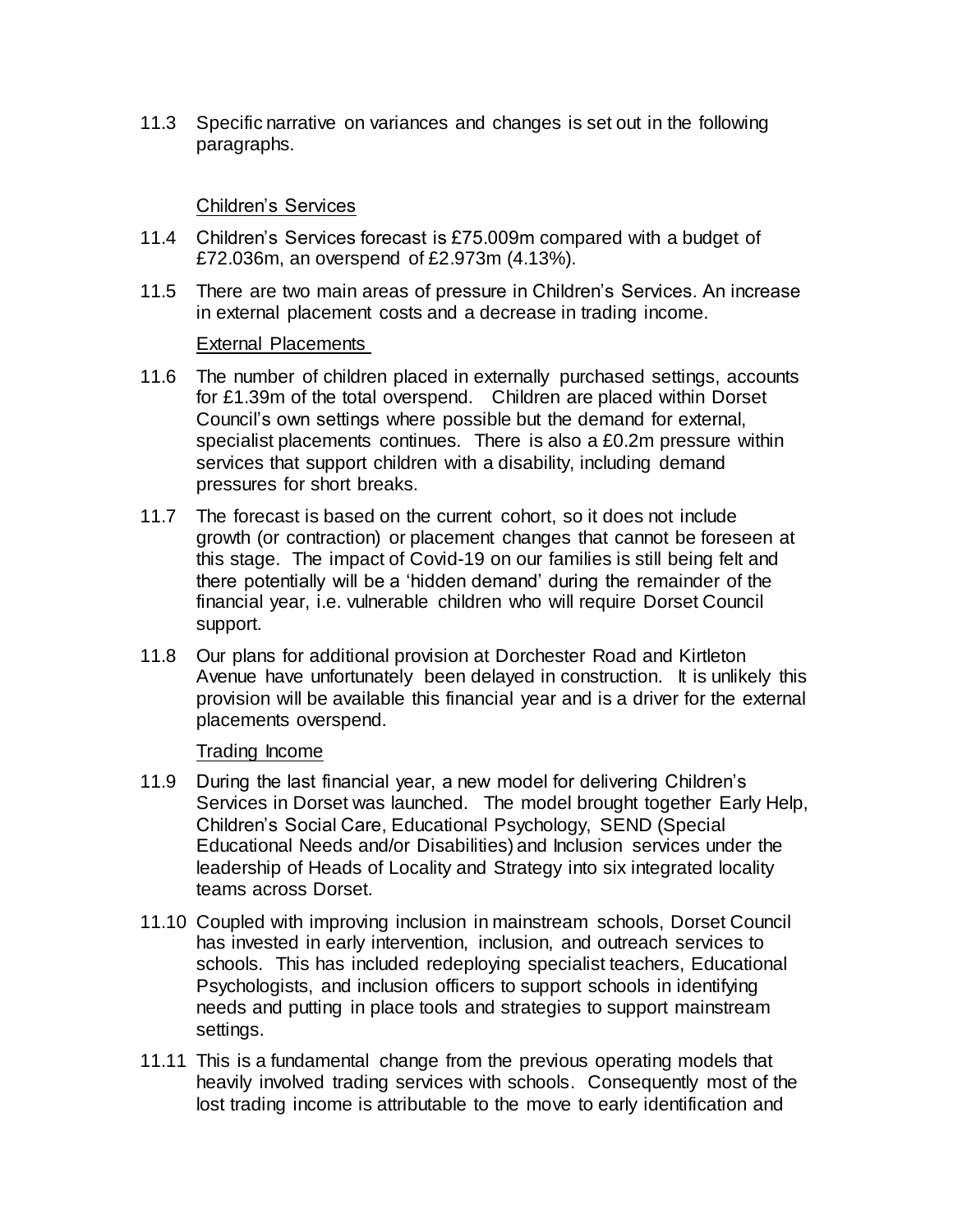intervention strategies (through the new operating model) to avoid expensive specialist provision. This does not mean trading has ceased but it is taking a different form. We are currently working on a project to understand what levels of income can be achieved in the current market.

# Dedicated Schools Grant

- 11.12 The DSG is a ring-fenced grant. The majority of it is used to fund individual school budgets in local authority maintained schools and academies in Dorset, early years nursery entitlement and provision for pupils with high needs, including those with Education Health & Care Plans (EHCPs) in special schools, special provision and mainstream schools in Dorset and out of county. Part of the DSG, the Central Services Schools Block (CSSB) provides funding for Dorset Council to carry out central functions on behalf of pupils in state-funded maintained schools and academies in England.
- 11.13 The forecast overspend has improved by £0.391m, to £16.646m. This is all within the High Needs Block (HNB). The projected, cumulative DSG deficit at the 31 March 2022 is now £55.7m.
- 11.14 The HNB budget was based upon a model covering financial years 2020/21 to 2025/26, with expected EHCP growth. At the end of 2021/22, the expected number of children and young people with an EHCP is estimated to be 3,305, an increase of 276 from 31 March 2021.
- 11.15 The model is underpinned by strategies that promote inclusion in mainstream settings (for example, the change in operating model at Dorset Council), and Dorset Council's £35-40m SEND Capital Strategy that seeks to create specialist placements through new special schools, expanding current specialist provision and develop new facilities at mainstream schools. The new HNB Management Strategy is also crucial for future stability.
- 11.16 The September forecast indicates that the current cohort of children and young people requiring support from the HNB is likely to cost around £15.8m. An estimated figure of an additional £0.8m has been added to this to cover forecast EHCP growth for the rest of the year.
- 11.17 The main area of uncertainty is high-cost placements, including bespoke alternative provision, and potential un-forecast growth in the number of children and young people with an EHCP. In addition, the wider impact of the pandemic on children and young people's learning and learning needs is not yet fully known or quantifiable. Dorset Council has produced a HNB Management Strategy as it works toward early identification and support for learning needs through the graduated approach.
- 11.18 In the original budget set, an assumption was made that St Mary's, Dorset Council's proposed new Special School, would take an initial cohort of 60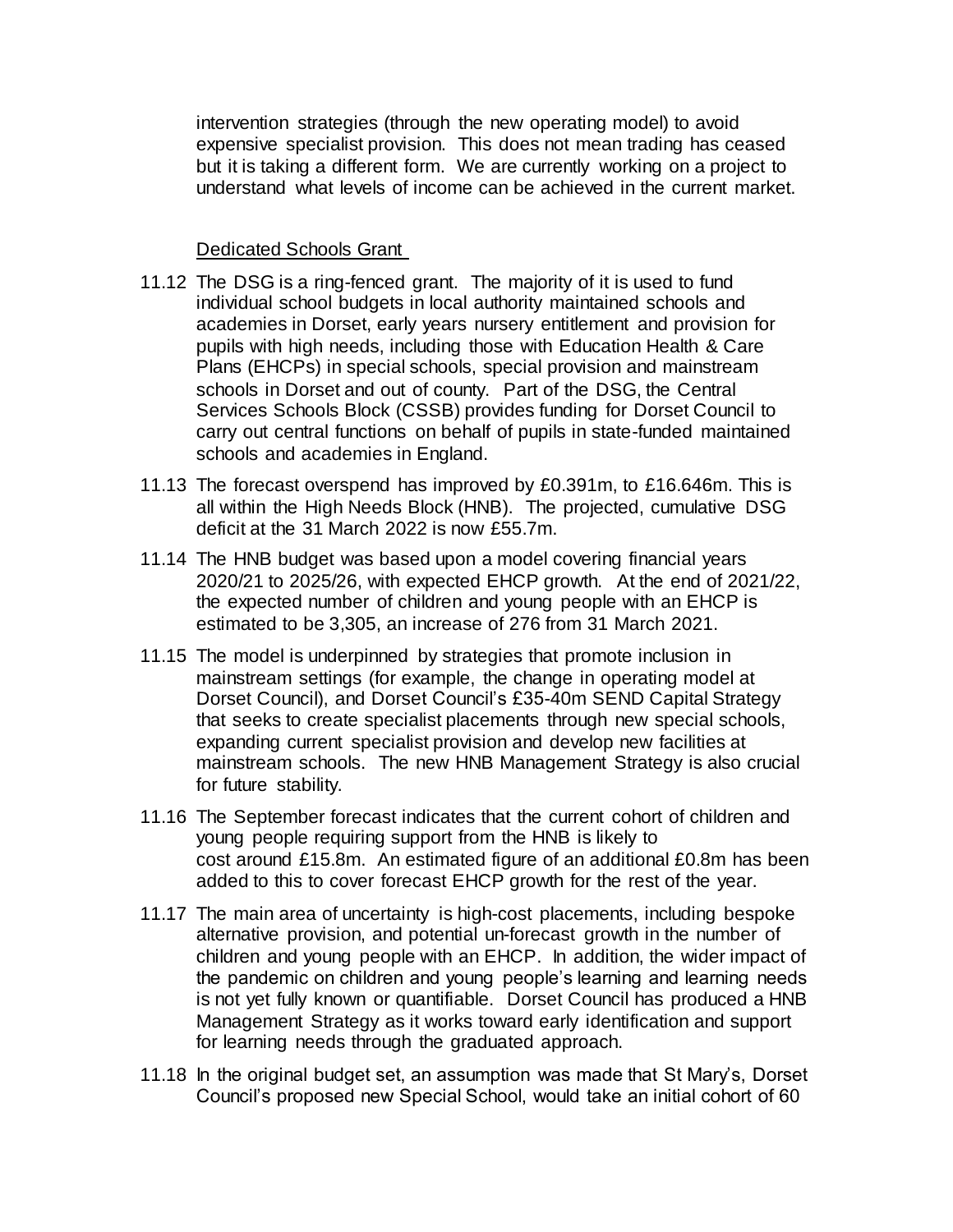from September 2021. Since the budget was created, the additional work required to set up a new Special School (for example capital improvements) has resulted in the opening being delayed. However, the option to buy a school for this purpose will still deliver places far more quickly than building a new facility at a higher capital cost.

11.19 Moving high-cost placements into local specialist provision is more than moving numbers. The process takes time, planning and sensitivity to ensure the child and young person's needs are met with minimal disruption and high support around transition. It will take time to significantly improve the financial performance of the HNB but we are seeing delivery against the agreed plan.

## Adults Services & Housing

- 11.20 Adults' Services & Housing is forecasting an overspend of £9.114m against a budget of £128.12m (7.11%). The improvement within the forecast of £668k since Qtr1 is due to the application of one-off, infection control grant funding.
- 11.21 There are three main reasons for the forecast, as follows:
	- i. There are more people entering Council funded care than predicted - More older people than predicted entered funded care more quickly as a result of the accelerated discharge from hospital programme. The Council is required by Government policy to operate a Hospital Discharge Programme in order to support acute hospitals during the Covid pandemic. This has resulted in more people entering Council funded care and remaining longer in care at a higher cost.
	- ii. Unrecoverable costs of operating the Hospital Discharge Programme in Dorset - The Council receives some additional money from Government to cover the impact of the pandemic. However, this is insufficient to cover the additional costs of operating the 24/7 referral, brokerage, assessment and care management Hospital Discharge Programme in the County.
	- iii. Consequential impact on savings (£3.9m) The Adult Social Care & Housing budget included an assumption that £7.918m of targeted savings would be achieved in 2021 - 2022. £4.9m of these savings were to be achieved by reducing the number and cost of people entering Council funded care. Continuation of the Hospital Discharge Programme with patient flow rates similar to those during the height of the pandemic and a reduction in the amount of funding available to support the programme mean that it is unlikely these savings will now be achieved.
- 11.22 The Adult Social Care operational service is currently forecasting a £665k overspend a small increase compared to Q1, £305k of which is within the Approved Mental Health Professional hub. This is a statutory function that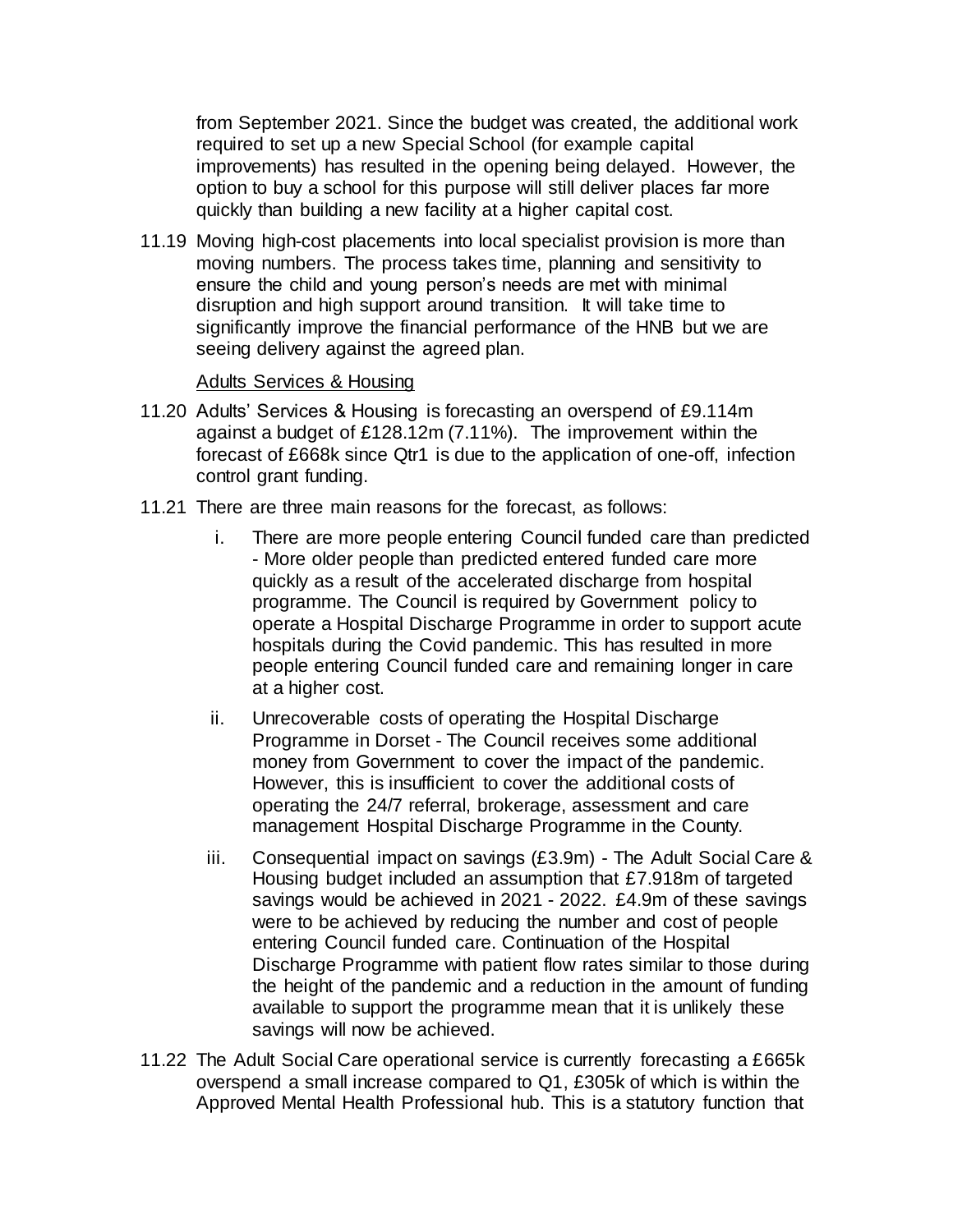must be available 24/7 and is impacted by the national shortage of AMHP's as well as the service review conducted in 2020, with the resultant loss of AMHP's. A short-term contract to bolster the service with an external agency (at a cost of £195k) has bought safety and stability whilst national advertising for permanent staff concludes. Two posts have already been recruited to, reducing the overall financial exposure and a review of the current establishment and rotas has taken place. The remaining £110k are forecast costs for current staff within the service. The remaining £360k overspend is mainly within Adult Care Management for additional agency support to cover vacancies.

- 11.23 The Commissioning forecast has reduced by £271k since Q1 taking it into an £8k underspend. This is a result of the transfer of the Valuing Young People contract noted below and improvements on staffing forecasts.
- 11.24 The Directorate-wide forecast has increased by £90k since Q1 taking it to an overspend of £298k due to the continued costs of Covid-19 including staff supporting 7 day working.

Place

- 11.25 Place Services forecast is an overspend of £3.091m against a budget of £76.933m (4.02%).
- 11.26 Leisure Centres are showing one of the largest adverse variances, at just over £0.7m. This has improved from Qtr1, following the easing of National Covid restrictions, and the assumption of some of the lost income being reclaimable from the Sales, Fees and Charges grant from Government. Further work is being undertaken, in conjunction with national bodies and partners, to better understand likely customer demand going forward, and therefore these numbers are subject to further review and changes as actual figures replace forecasts as the year progresses.
- 11.27 There is a forecast overspend of just under £1m in Assets & Property, £0.8m of which is due to the anticipated shortfall in the recovery of staffing costs from capital projects. Work is ongoing around capital recharging so this figure will be subject to continued refinement through the remainder of the year, and it is hopeful that this figure will improve. There are also income shortfalls due to vacant buildings and the staff car park.
- 11.28 Approximately £2.3m of the variance is in relation to savings (either tactical or transformational) that are in danger of not being achieved. Larger examples being in Planning (£490k), Parking (£330k) and Travel (overall target £1.044m). Further detail is included in the summaries at Appendix 1.
- 11.29 Parking income shortfalls are significant. A decision not to pursue evening charges, after the budget was agreed, has led to this. In addition, car parking income was poor during the early part of the year, and so the Qtr2 position is a forecast shortfall of £553k overall. This is more than £100k worse than the Qtr1 forecast. Clearly car parking income is subject to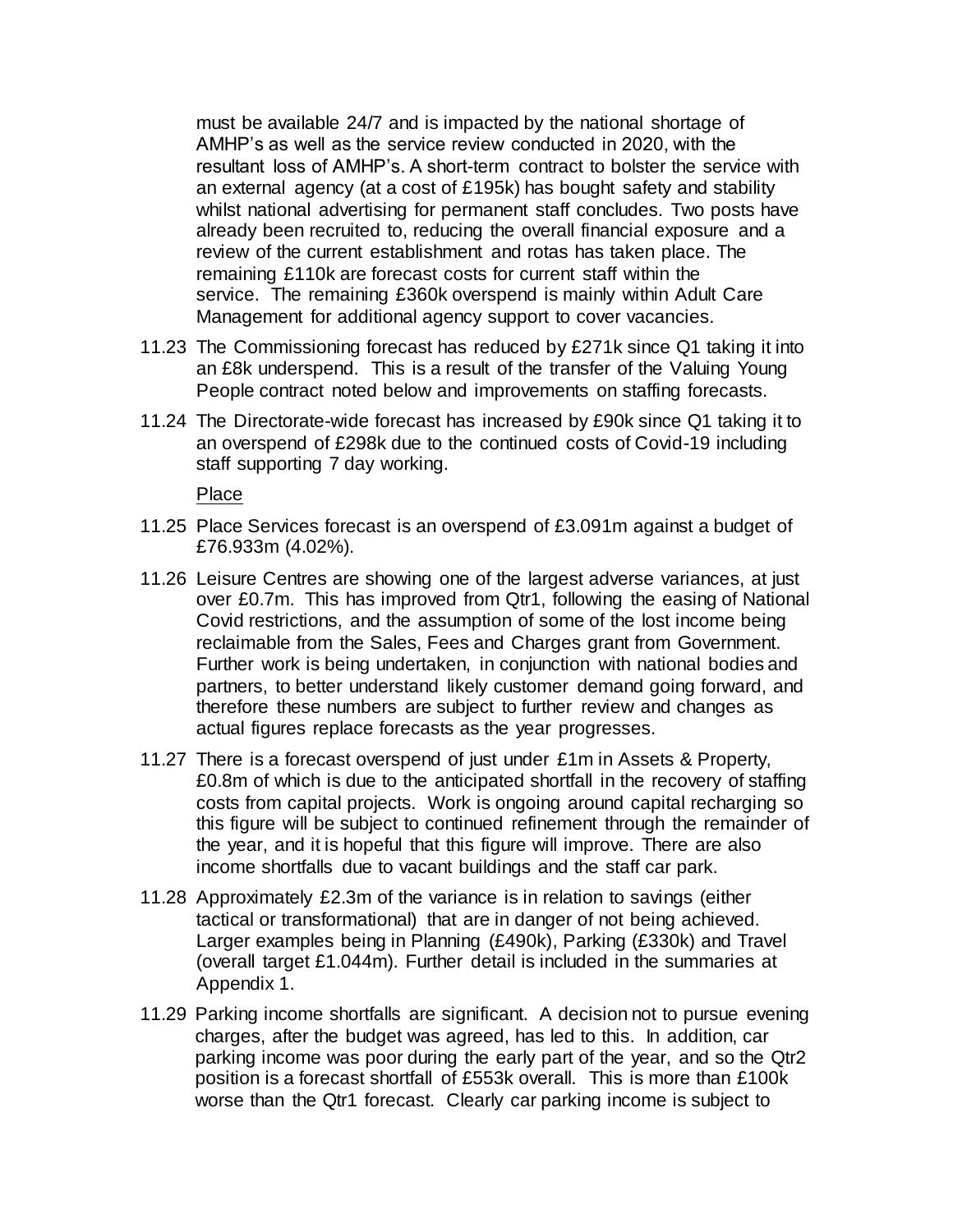variable conditions such as weather and volume of tourism as well as any effects of pricing and will need to be kept under review, although now the summer season has passed, it is not expected to recover significantly.

- 11.30 Planning income has been volatile in the year to date; there was buoyant income during Qtr1 (believed to be linked to a 'post-Covid-19 spike' – especially in Building Control), but this has since quietened down somewhat, and as such there has been a deterioration, currently estimated at £1.2m. This has been caused by a combination of income shortfall and spend on agency staff.
- 11.31 Waste Operations is forecasting an adverse variance of £65k overall, which is mainly associated with external income shortfalls in the fleet maintenance budget. There was a Qtr1 pressure reported in relation to a pay and agency overspend on the Waste Operatives budget, but this has eased following an analysis of the actual costs over the summer and is expected now to realise a minor underspend. There does, however, remain key operational issues in relation to the recruitment and retention of key personnel, particularly drivers.

## Public Health

- 11.32 The public health grant allocations for 2021/22 for BCP council is £20.053m and for Dorset council is £14.214m. Agreed local authority contributions for 2021/22 gives a shared service budget of £25.037m.
- 11.33 Each local authority retains a portion of the grant to deliver other services with public health impact. The public health ring-fenced conditions apply equally to these elements of the grant and the use of the funding in each council outside of the shared service will continue to be monitored through the Joint Public Health Board (JPHB). At present the financial forecast estimates spend in line with budget.
- 11.34 A small underspend is still forecast against the Pooled Budget. This is based on current activity data and a better understanding of the potential enduring impacts from Covid-19, which shows that changes in activity are different across each service area. Any underspend goes into the Public Health reserve at year end due to the ring-fence around the fund.
- 11.35 COMF and Test & Trace funds have been allocated, including contingency for further outbreaks. A large proportion is committed but not yet spent. Any forecast underspends will be reassigned where possible in year.
- 11.36 There are four priority themes for COMF spend including:

i. Health Protection including expenditure for testing, contact tracing, summer opening

ii. Comms Engagement Insights and Research - Trusted Voices and campaigns

iii. Health Improvement - Adult Social Care and Drugs and Alcohol support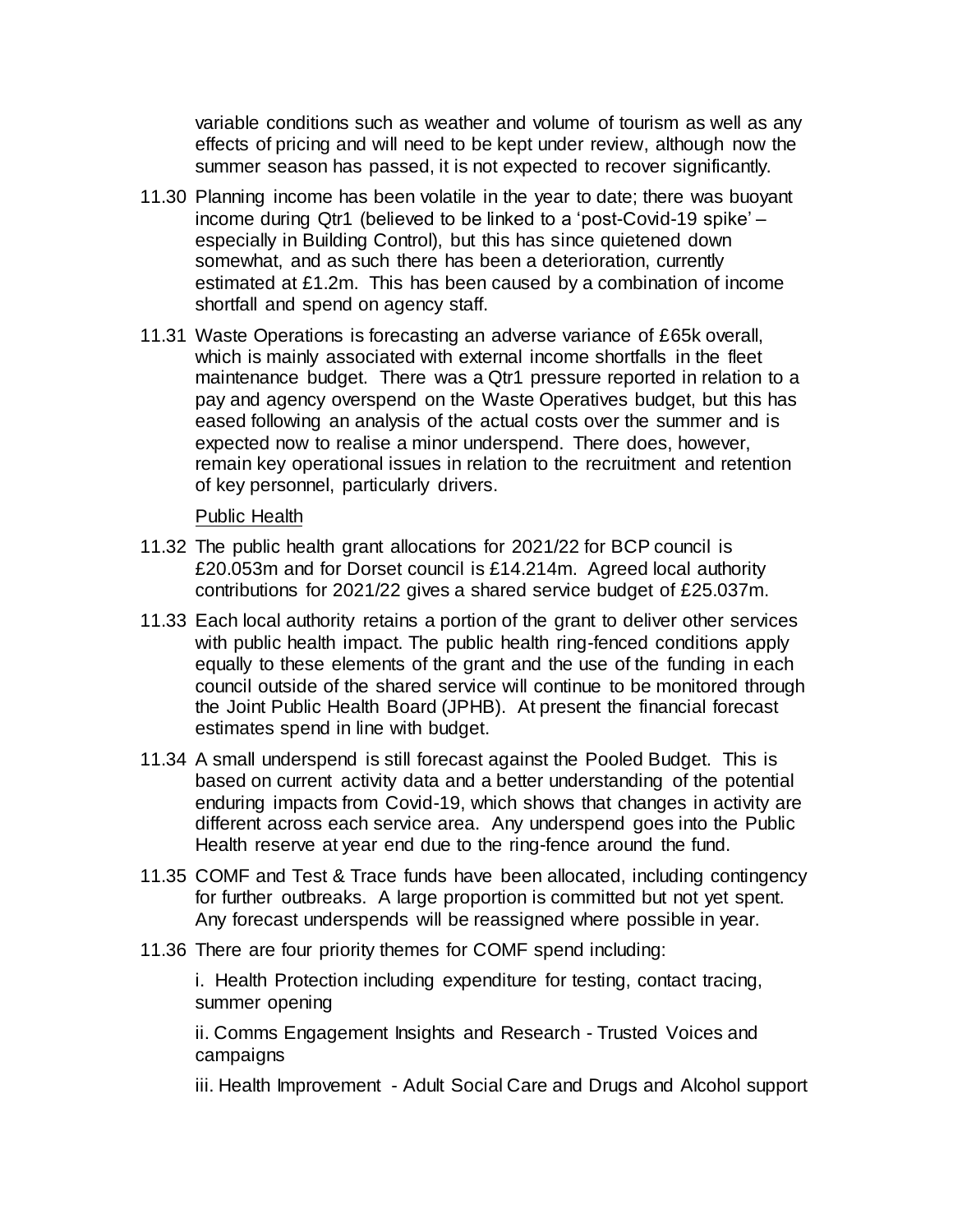iv. Supporting Communities and tackling inequalities - Voluntary sector support and education

# Corporate Development

- 11.37 Corporate Development forecast is an overspend of £50k against a budget of £23.842m (0.2%).
- 11.38 Financial and Commercial services are forecasting an overspend of £0.323m which is related to loss of court fee income from the nonpayment of business rates and council taxes linked to Covid-19.
- 11.39 An underspend of £235k is forecasted in ICT and other, net, minor movements in the other services contribute to an underspend of £0.042m covering additional income (HR), reduced contributions to Dorset Care Record and partially offset by additional Covid-19 grants issued.

#### Legal & Democratic Services

- 11.40 Legal & Democratic Services is forecasting an overspend of £726k against a budget of £5.708m (12.72%).
- 11.41 Assurance is forecasting an overspend of £0.773m; the majority of which is £0.693k estimated costs for temporary Mortality Support Units (MSU). Pandemic events with the potential for very significant loss of life across the UK remain a significant risk in the Government's National Risk Register and SLT is to receive a report concerning the future of the MSUs and their funding.
- 11.42 The members budget is forecasting an underspend of £0.056m due to meetings costs (travel, property etc) being reduced through the holding of meetings virtually rather than face to face.
- 11.43 This is partially offset by a minor forecasted overspend in legal services due to reduced income.

#### Central budgets

- 11.44 Central budgets include the main sources of the council's funding; council tax, business grants and general grants (such as new homes bonus).
- 11.45 A Grant of £8.56m has been received from Government to support the impact of Covid-19 on the council's financial position. This is contributing to the overall position and offsets spend captured in the directorates.
- 11.46 The performance of the Dorset Council Revenues and Benefits team is overseen by the Cabinet member for Finance, Commercial and Capital Strategy. The team continue to operate effectively and in addition to their normal duties, during the course of the last quarter they have been cleansing and preparing data in preparation of migration during November to a new database that will for the first time bring together all of Dorset Council's Council tax information into a single system. This will be a major milestone in Dorset Councils digital strategy.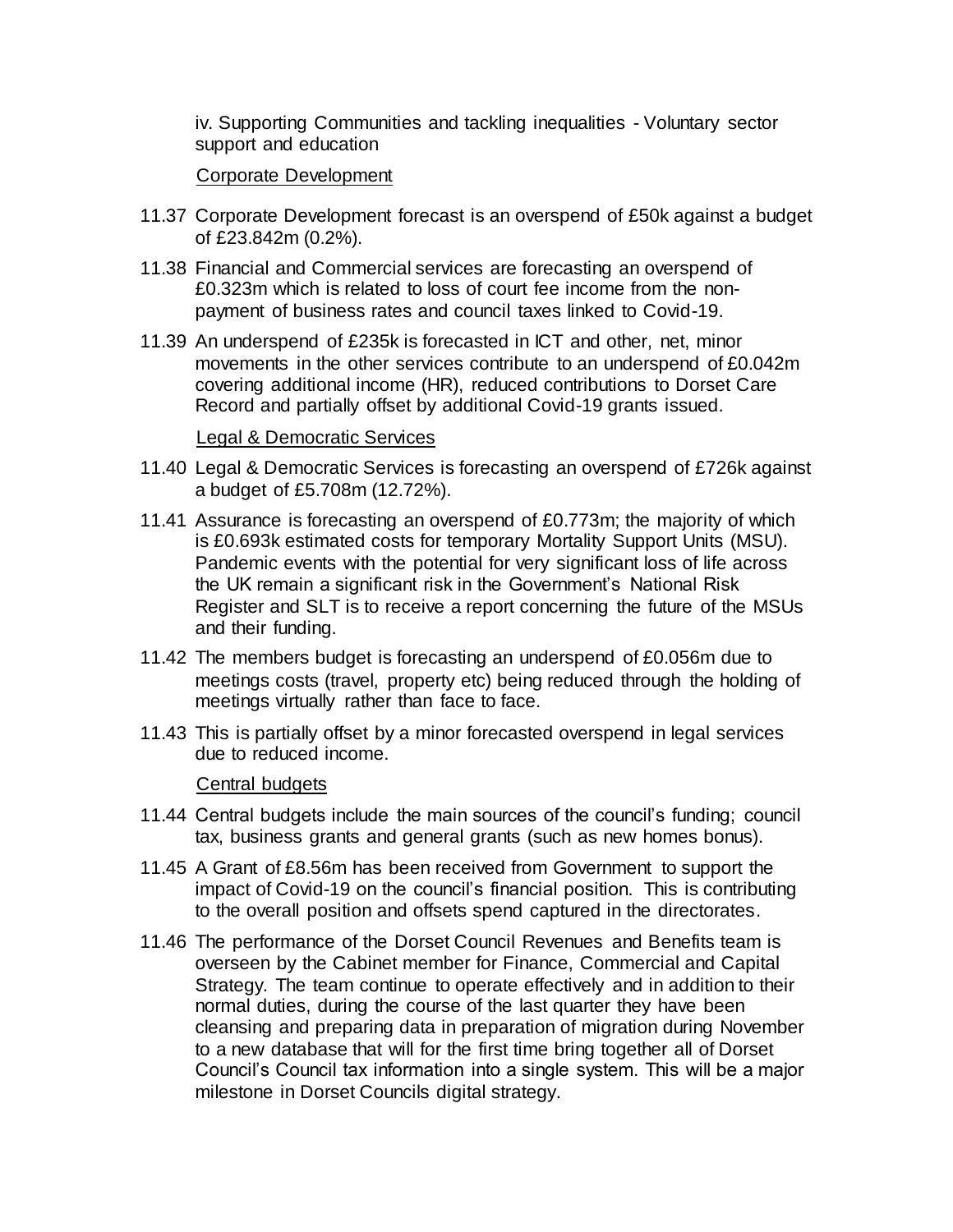11.47 Throughout quarter two, the team has continued to coordinate payment of COVID business grants to claimants. Since the schemes started, the team has administered grants totalling over £197m in value and represent over 34.5k applications. Whilst the emphasis is now much more on post payment verification of the business grants the team has been able to provide data and assurance to government in a timely manner. The team continues to administer the test and trace support payments. The team was recently contacted by the Department of Health and Social Care as an example of good practice advice due to being one of the top five performing local authorities nationally.

#### Collection Funds

- 11.48 Cabinet is aware that collection rates for council tax and business rates continue to be suppressed by the pandemic. For the first half of 2021/22, the picture is still challenging but is showing signs of improving slightly as the year progresses.
- 11.49 For council tax, it is pleasing to be able to report that in-year collection rates this year are showing signs of recovery. However, significant risk remains until we see rates similar to those for 2019/20 and recover the arrears that accumulated during this slower collection period (arrears recovery is not included in the cumulative % rates in the tables below).

| <b>DC Summary</b> | 2019/20 | 2020/21 | 2021/22 |
|-------------------|---------|---------|---------|
| <b>April</b>      | 10.58   | 10.52   | 10.67   |
| <b>May</b>        | 19.93   | 19.60   | 19.73   |
| June              | 29.40   | 28.85   | 28.84   |
| July              | 38.82   | 37.99   | 38.05   |
| <b>August</b>     | 48.14   | 46.99   | 47.10   |
| <b>September</b>  | 57.56   | 56.02   | 56.28   |

- 11.50 Whilst there has been some support from Government for local tax losses - and this is included in the Qtr2 forecast – risk of a potentially significant burden still lies with local authorities.
- 11.51 Council tax arrears increased by £10.2m in the year to 31 March 2021 and contributed towards an increase in the provision for bad debt of £6.5m. In the first half of this year, the Council recovered £4.8m of arrears and progress continues.
- 11.52 The Council has also returned its CTB1 figures to Government as is required at the mid-point in the year, which indicate some welcome growth in the tax base since the budget was set, indicating that a council tax collection fund surplus is likely for 2021/22. The accounting arrangements mean that this will be treated as a one-off source of funding for 2022/23 rather than impacting in the current year. The growth itself is positive and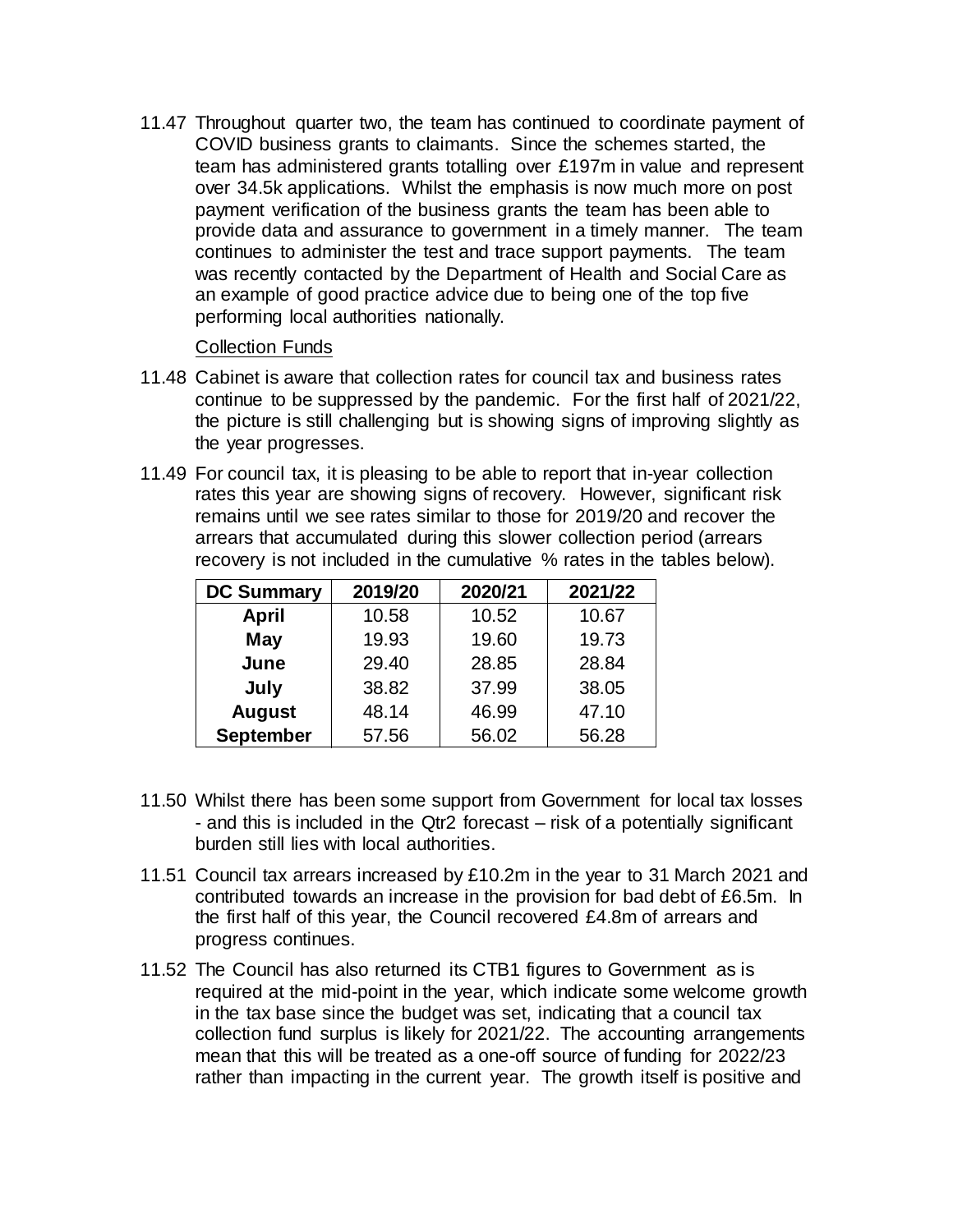could flow into a higher tax base growth assumption than we currently have in the MTFP (0.75%) when the figures are calculated in December.

11.53 For business rates collection, the figures are more concerning and until September's very positive performance, the current years cumulative rates were lower than 2020/21. There could be a number of reasons for this but anecdotally we know that a number of businesses have ceased trading and will no longer be paying business rates and there will be a shortfall of income until empty premises are occupied. This situation will be kept under close review and the Portfolio Holder will continue to be briefed on a monthly basis. The table below shows the cumulative % collection of total business rates.

| <b>DC Summary</b> | 2019/20 | 2020/21 | 2021/22 |
|-------------------|---------|---------|---------|
| <b>April</b>      | 12.56   | 8.26    | 9.25    |
| May               | 23.62   | 21.51   | 20.07   |
| June              | 31.74   | 28.24   | 22.53   |
| July              | 39.91   | 38.62   | 30.56   |
| <b>August</b>     | 49.99   | 45.09   | 39.55   |
| <b>September</b>  | 58.29   | 51.41   | 52.34   |

11.54 Business rates arrears increased by £5.4m in the year to 31 March 2021. It is difficult to quantify accurately how much of the arrears has been recovered in the first half of the year due to the extended business rates reliefs that were granted. However, progress in September was good and we hope that this will be sustained in Qtr3.

# **12. Progress against budgeted savings**

- 12.1 In setting the budget strategy for 2021/22, the Council closed a budget gap which at one stage, was almost £42m. The various budget updates to Cabinet during 2020/21, including the 2021/22 budget strategy report, set out how that gap was calculated and subsequently closed. Part of that process involved identification of transformational and tactical savings.
- 12.2 Appendix 1 sets out a summary of the progress being made against the transformational and tactical savings and risk-rates the achievement of the savings. The shortfalls classified as *red* (£6.358m) are included in the forecast - i.e. they are assumed not to be delivered in 2021/22 and will therefore cause a budget pressure this year and in the MTFP unless the financial position is recovered. At Qtr1 the red-rates savings shortfall was £5.996m.
- 12.3 At this stage, the forecast assumes all other savings will be achieved, though clearly this may change as we move through the second half of the financial year. There is a further £2.278m of savings currently RAG-rated as amber, which is an improvement of £2.117m since £4.395m was reported at Qtr1.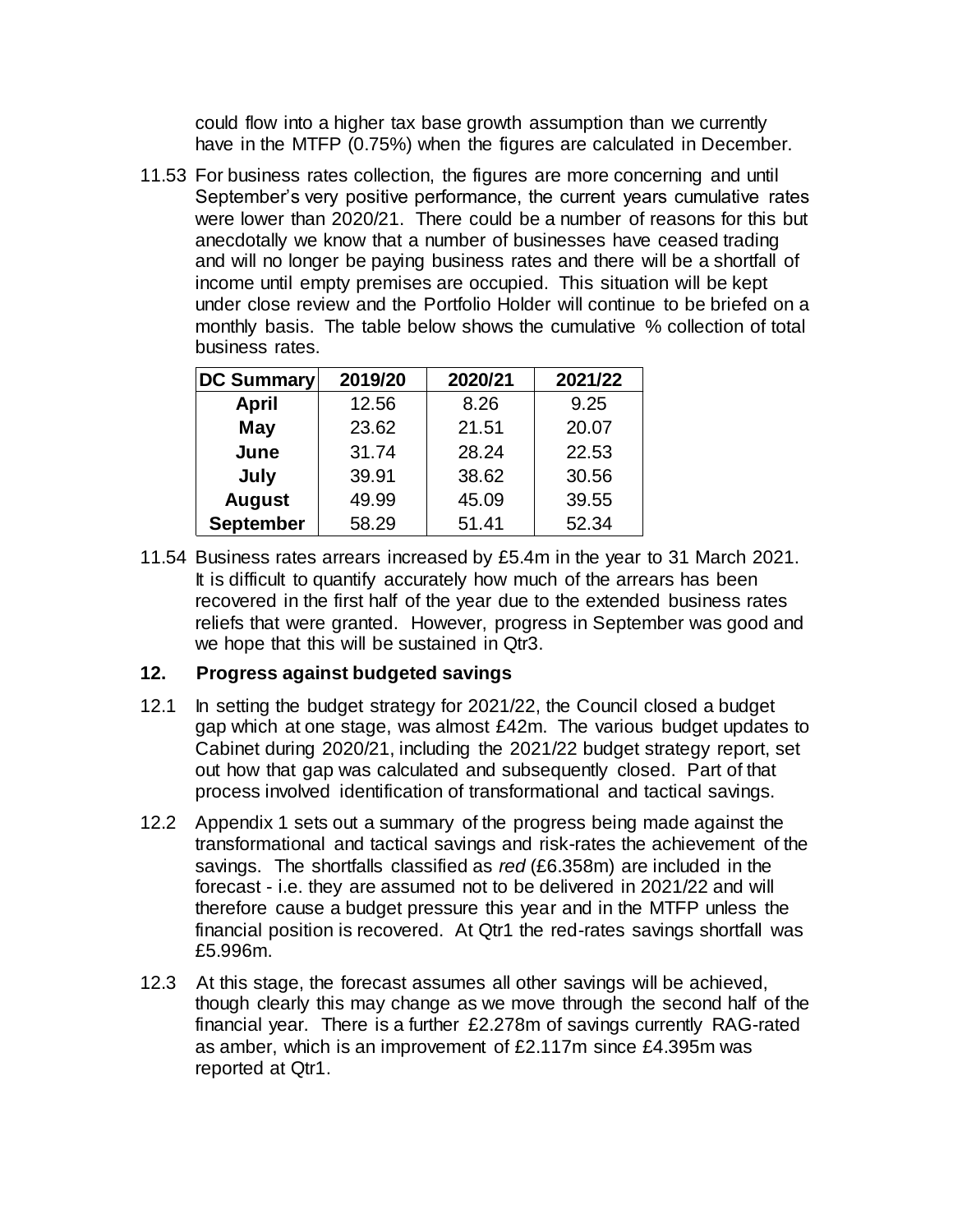12.4 Performance Board continues to monitor the transformation programme and associated savings. Work continues to identify strategies to deliver services within the funding available.

# **13 Reserves and the general fund**

- 13.1 The 2020/21 draft outturn [report](https://moderngov.dorsetcouncil.gov.uk/documents/s24751/2021-06-22%20Cabinet%20outturn%20report%202020-21%20final.pdf) set out Cabinet's agreed, strategic approach to reserves management. Dorset Council therefore started the current financial year with a general fund balance of £31.5m and a further set of aligned, earmarked reserves.
- 13.2 However, whilst the Council's position is sound and gives a good starting position for the development of the MTFP, the issue of the accumulated overspend on the High Needs Block (HNB) of the Dedicated Schools Grant (DSG) remains a concern.

# **14 Realignment of budgets**

14.1 Changes of policy or other activity that cause a significant movement in the budget during the year should be shared with and agreed by Cabinet. During Qtr2, the following virements therefore need to be brought to Cabinet's attention.

Valuing people now (contract)

- 14.2 A virement of £834k is being processed to transfer this funding from Adults' Services to Children's Services in line with the new contract management approach agreed between the two Directorates.
- 14.3 The Vulnerable Young People (VYP) supported accommodation service was supporting 16-21 year olds and was jointly funded by Adults & Children's, with provision from a number of providers across the county. A case for change was instigated as there is a need to ensure those with the most complex needs are supported and that this is compliant with statutory duties for those up to the age of 21. Therefore, the accommodation is being retained to support Children's Services' most complex looked after children (LAC) and care leavers. This resulted in transferring the remaining Adult Social Care budget to Children's Services from 01/07/2021 to support longer term accommodation sufficiency plans.

# Contract price uplifts

14.4 A transfer of £449k from contingency budget to Adults' Services on account of unavoidable price increases in homecare contracts across the service. Members will recall that inflation was not automatically added to service budgets in 2021/22 but had to be approved by the S151 Officer, from an earmarked element of the contingency budget.

# **15 Capital programme 2021/22**

15.1 Council approved a capital budget of £62.8m when it approved the budget strategy in February 2021. On top of this, there was slippage in the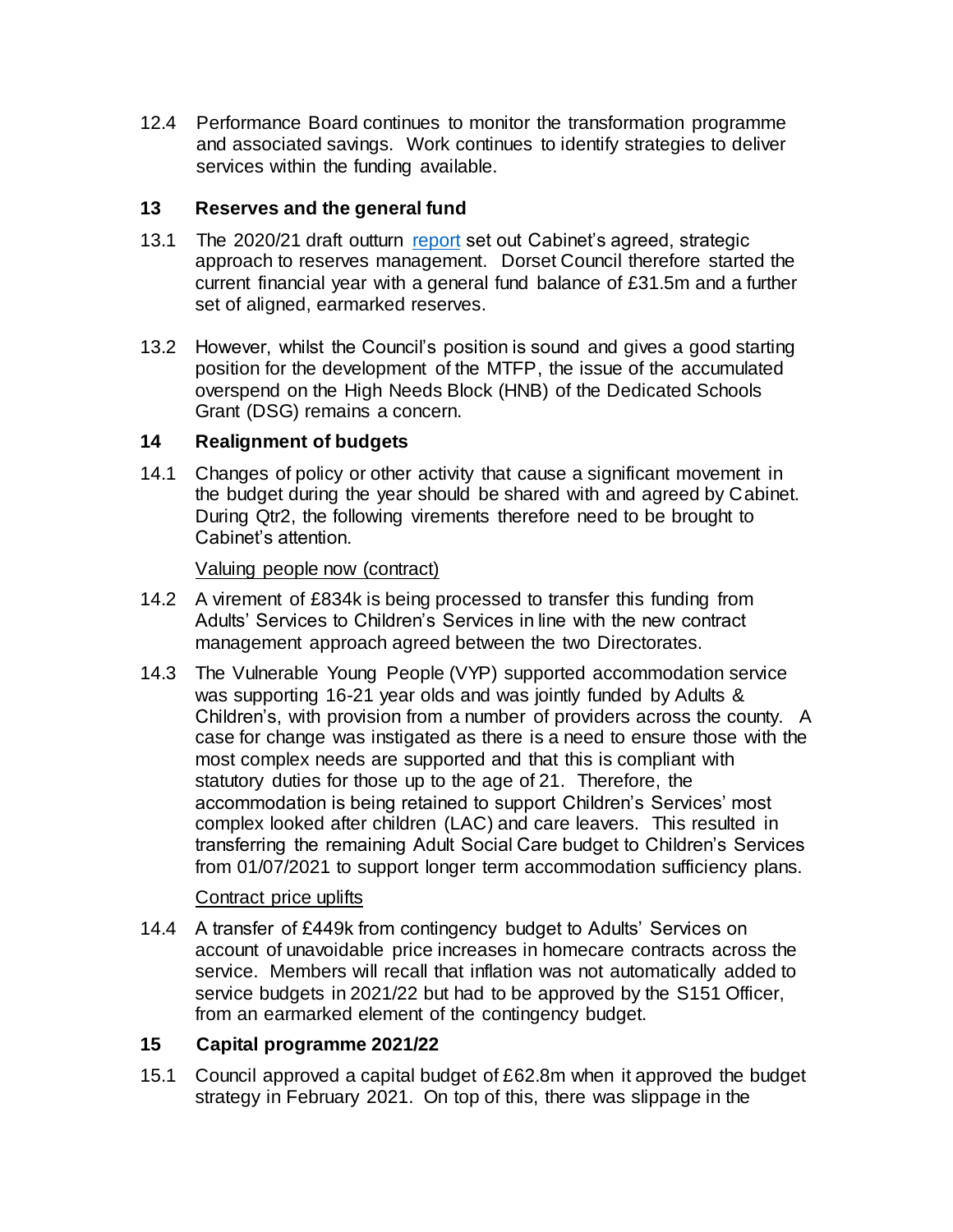existing capital programme from 2020/21 of £76.1m, bringing the total to £138.9m. Further funding coming to the Council during the year means the capital programme for 2021/22 has increased to total expenditure of £197.3m.

15.2 A significant volume of the programme is financed externally through grants and contributions from others. CSAMG subgroups are currently reviewing this year's programme as part of the preparation for recommending a capital programme to Cabinet for 2022/23. This work is likely to involve the "surrender" of a small portion of the £197.3m as it is no longer needed, as well as an assessment of how much of the programme will inevitably slip into 2022/23. The outcomes of this review are essential to enable us to understand our starting point for 2022/23 for capital financing impacts on the revenue budget.

# **16 Financial planning and future budget strategy**

- 16.1 The pandemic provided significant challenges to the budget setting process for 2021/22. Whilst the same level of volatility is not anticipated in future, the Covid-19 tail still presents significant financial risks and challenges.
- 16.2 The long-term impact of Covid-19 on the Council's services was extremely difficult to model and even now, it is challenging to understand exactly how much of the continuing budget pressure is driven purely or principally by the pandemic. Despite one-off funding in 2021/22, the Qtr2 forecast summarised above, indicates that there are continuing pressures this year that will impact on the budget strategy for 2022/23 as set out in the October Cabinet [paper](https://moderngov.dorsetcouncil.gov.uk/documents/s26079/Medium%20Term%20Financial%20Plan%20MTFP%20and%20budget%20strategy%20including%20appendices%201%202.pdf) on that subject.
- 16.3 The budget process culminates in the budget strategy report being considered by Cabinet on 18 January 2022 and then by Council on 15 February 2022. Between then and now the organisation is working towards closing a budget gap of £36m whilst also dealing with all the uncertainty that comes alongside a three-year spending review, and a major initiative like the *build back better* programme incorporating all the changes associated with the introduction of the additional tax changes being implemented to support Health and Care.
- 16.4 The budget and spending review (SR21) announcements are expected on 27 October and we hope to know more about how the Council's financial future at that stage, though it is unlikely that we will receive the local government finance settlement until after that date.

# **17 Summary**

- 17.1 2021/22 continues to be an extremely challenging time for local government, with the direct and indirect consequences of Covid-19 impacting on income, expenditure, and in particular the collection funds.
- 17.2 There remains a large degree of financial uncertainty and having reviewed expenditure for the first half of the year, Dorset Council's prudent financial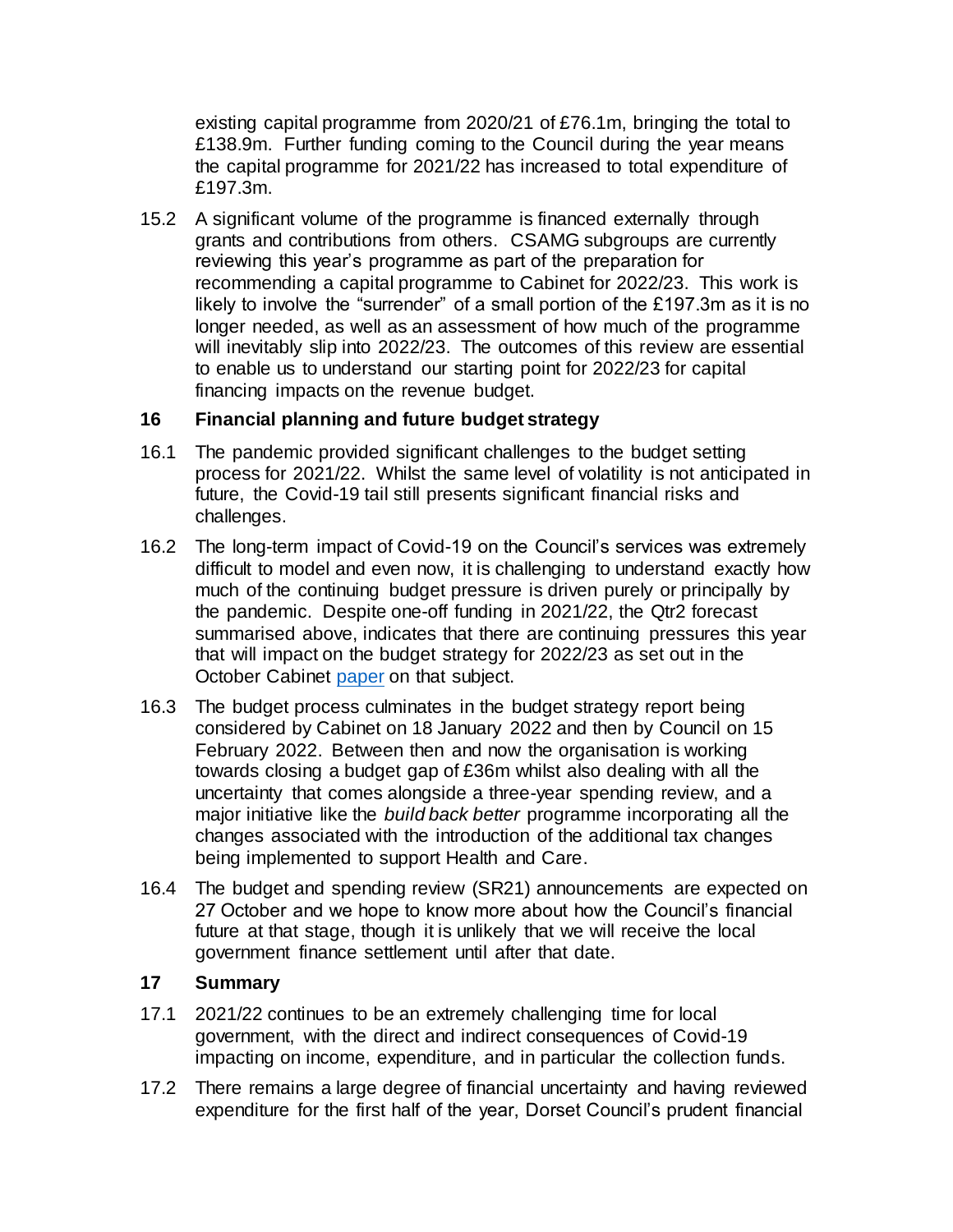forecast is a £4.771m budget pressure caused by a combination of increased demand and reduced income streams.

- 17.3 This represents a significant improvement from the quarter one position, and it is really important that we maintain the momentum of our improving financial position. The Council can never relax with its budgets and we need to be continually thinking about how to achieve best value for money and how to further improve our efficiency.
- 17.4 The information contained within this report continues to inform the 2022/23 budget setting process, which will once again prove to be extremely tough as the Council seeks to achieve it priorities whilst meeting the growing cost of demand, all from within limited funds.

## Aidan Dunn

Executive Director of Corporate Development

## **Footnote:**

Issues relating to financial, legal, environmental, economic and equalities implications have been considered and any information relevant to the decision is included within the report.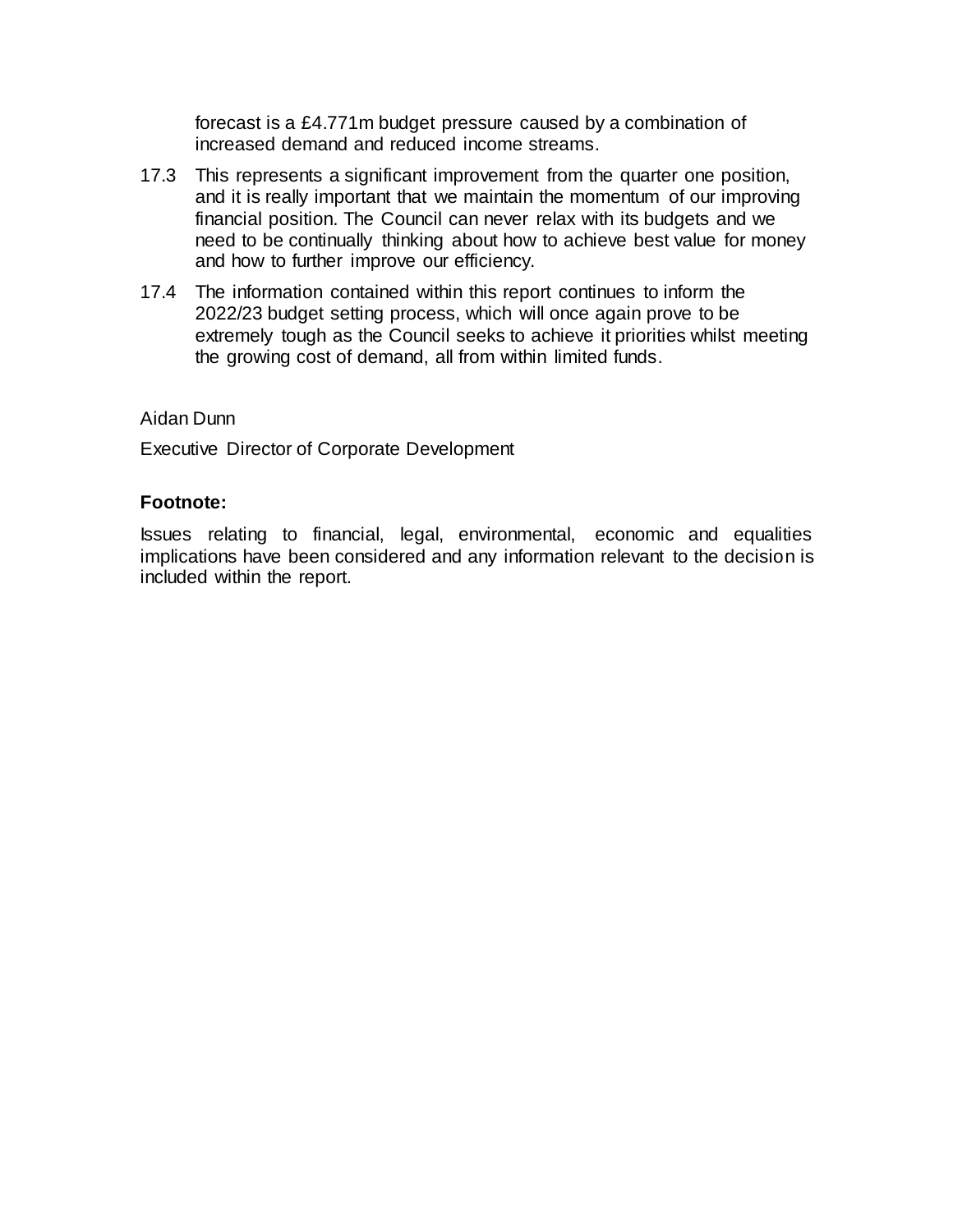# **Appendix 1**

# Summary of progress against budgeted savings

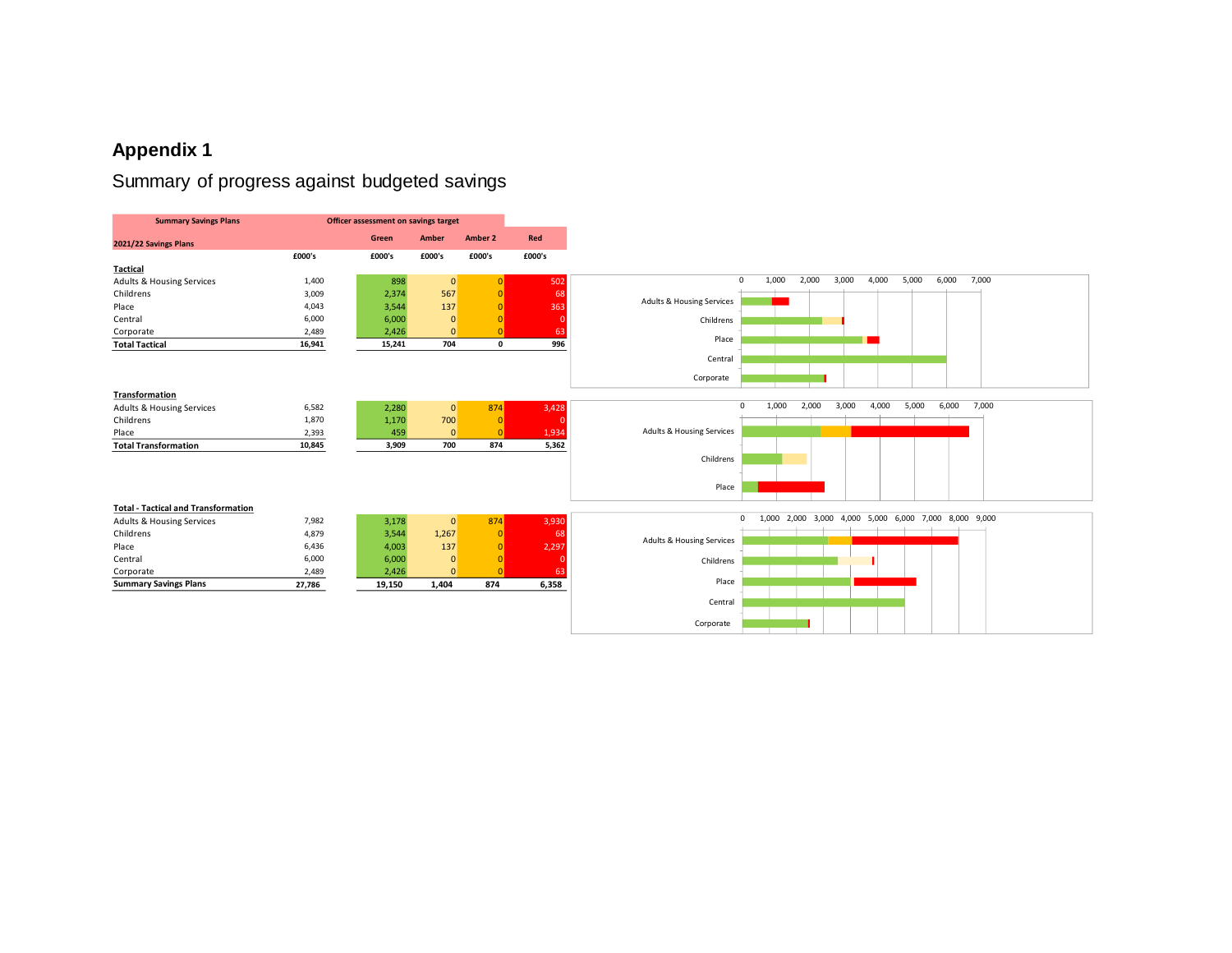#### **Appendix 2**

## **Dorset Council financial strategy statement 2022/23**

#### **Preamble**

This document is being refreshed for the budget and MTFP for 2022/23. And incorporates recommendation from the finance peer review which was led by the LGA to help shape the form and substance of our financial strategy in coming years.

Dorset Council's [first financial strategy](https://moderngov.dorsetcouncil.gov.uk/documents/s1468/8.%20Financial%20Strategy.pdf) was agreed by members in August 2018 and was intended to inform the basis of the budget and MTFP for 2019/20. Since then, we have experienced Covid-19 and development of a more refined financial strategy was impacted by response to and recovery from the pandemic and the unquantifiable impact this would have on our balance sheet.

Finance strategy has therefore developed in a less programmed way than the Council would have liked but we are back on track with this work and much has already been done and is referenced in this financial strategy statement for Cabinet approval.

#### **Purpose and scope**

The Chief Financial Officer (CFO) has responsibility for leading development and implementation of the financial strategy to deliver the Council's strategic objectives sustainably. This involves working closely with decision makers to establish a medium to long-term corporate strategy and plans that ensure financial sustainability.

In managing financial resources to optimise service outputs and community benefits, within funding constraints and any tax raising limits, the CFO must take into account future commitments, resources available and the desirable levels of reserves to ensure that the Council's finances remain sustainable. The CFO must ensure that the financial and risk implications of policy initiatives are analysed and addressed, and measures applied should encompass partnership working, alternative delivery models, capital investment programmes and annual operations, as well as financial targets and benchmarks. The Prudential Code requires that capital investment plans are affordable, prudent and sustainable.

#### **The role of the Chief Finance Officer and the Finance & Commercial Team**

Section 151 of the Local Government Act 1972 requires local authorities to make arrangements for the proper administration of their financial affairs and to appoint a Chief Finance Officer (CFO) to have responsibility for those arrangements.

The work of the Finance & Commercial Team mirrors and supports the role of the CFO

- key members of the Council's leadership teams, helping them to develop and implement strategy and to resource and deliver the organisation's objectives sustainably and in the public interest
- actively involved in and able to bring influence to bear on, all material business decisions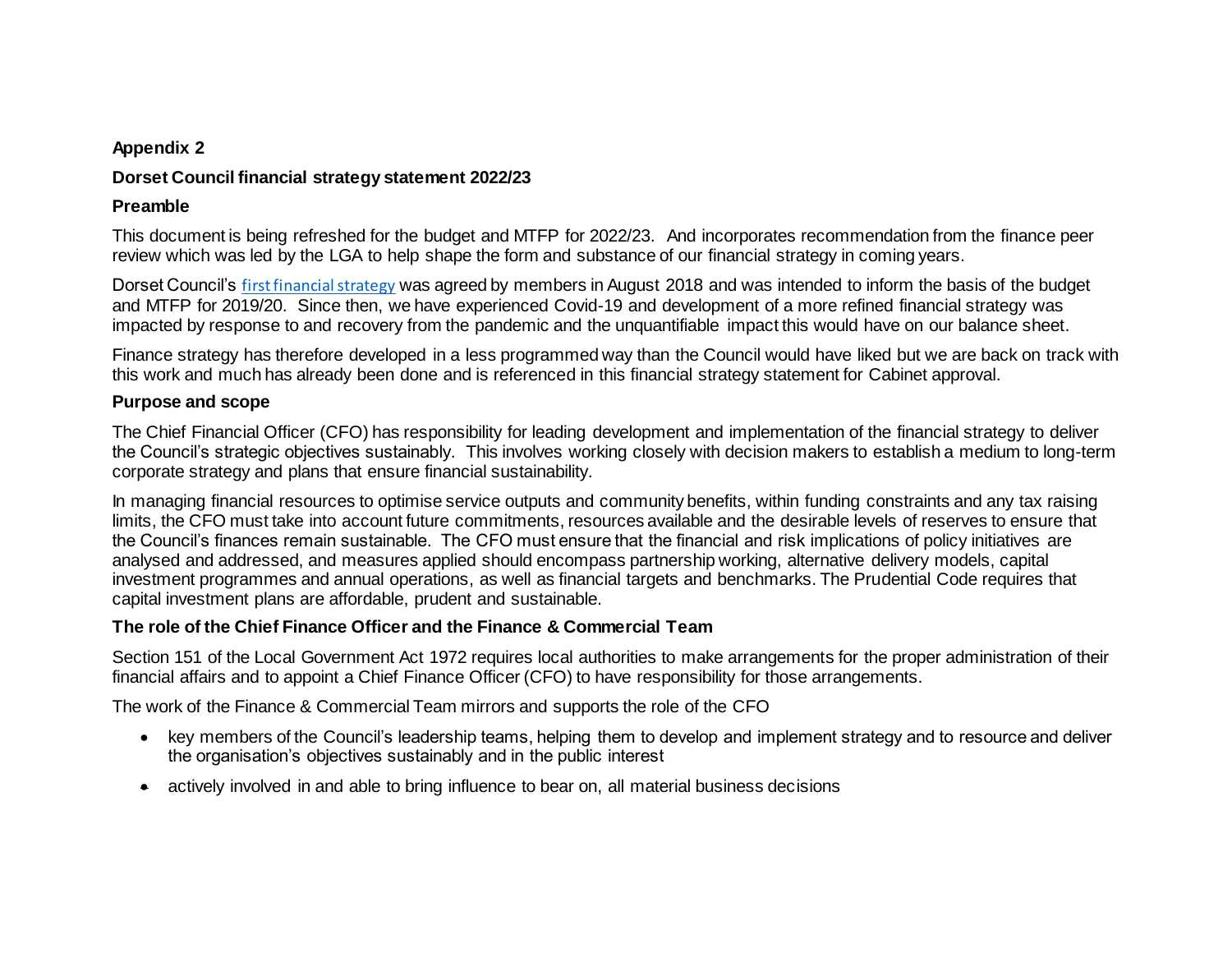- leading the promotion and delivery by the whole organisation of good financial management
- delivering and developing a finance function that is resourced to be fit for purpose and continuously improving
- appropriately qualified, suitably experienced, competent, confident and authoritative.

The Team aims to deliver consistently high-quality financial support and advice to the Council.

# **Member engagement and ownership**

Member engagement in financial management, and especially the budget and MTFP is positive.

The S151 Officer has weekly briefings with the Finance Portfolio Holder and there are formal, quarterly finance reports to Cabinet. These reports then go to the Audit & Governance Committee and are regularly supported by presentations from Executive Directors and other officers to support activity and financial performance/projections in their areas of responsibility.

The development of the budget strategy and MTFP is also heavily influenced by members through informal briefings and seminars as well as formal, pre-Cabinet scrutiny, group briefings and for 22/23, plans to examine base budgets as well as incremental proposals for change. The Council also has several hands-on members who regularly take copies of our financial model and carry out their own scenario modelling and other testing.

The Council is still relatively new and the next stage of development is for members to have a clearer understanding of the organisation's emerging financial strategy as a cornerstone of their understanding of risk for the future and transparency around how resources support delivery of key plan outcomes. This is critical on the back of announcements around *build back better* and other Government programmes.

# **A financial model**

Dorset Council maintains a rolling, ten-year, financial model which incorporates the key variables needed as part of the process of developing the MTFP and budget strategy. The model is kept up to date as part of a continuous financial management approach.

The model is formally rolled forward each year after the accounts are closed. The assumptions are revisited and SLT is consulted about the budget timetable and the assumptions being used in the model. These assumptions are then subject to challenge and review as part of the MTFP development as well as engagement with Directorates being used to include further budget pressures and opportunities in the model.

The model was newly built for Dorset Council but is informed by principles that were inherited from the predecessor councils. It has been significantly simplified compared with predecessor models but retains the ability to reflect a range of variables which are regularly updated. The model is shared beyond the finance team, including with councillors, so that those that are interested in the detail are able to use the tool themselves to carry out changes to variables to evaluate scenarios that they may wish to explore.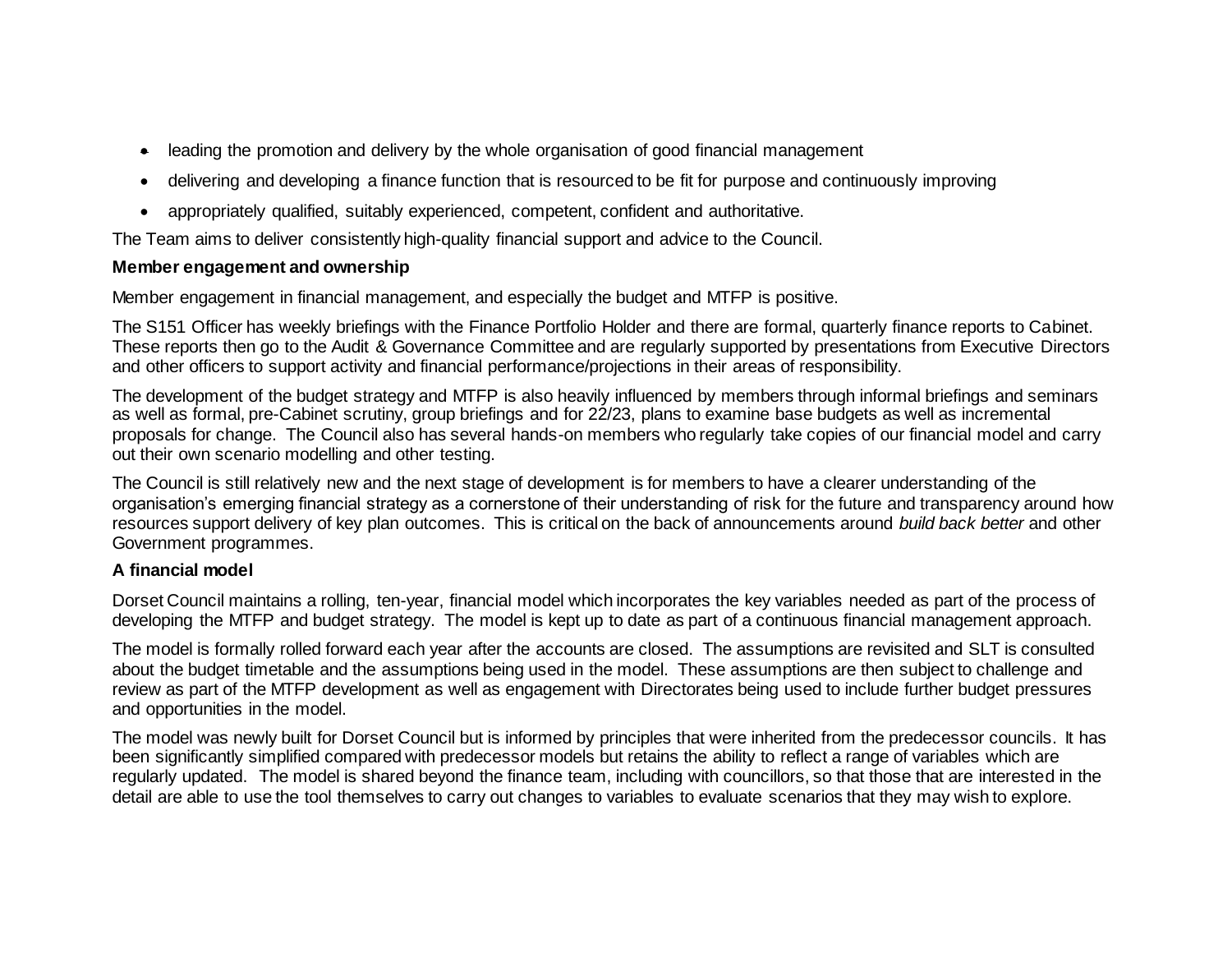#### **Clearly articulated plan and objectives**

For the Council's financial strategy to be effective, it must support the delivery of our corporate objectives. Dorset Council's Plan sets out the organisation's ambitions for the next four years. It incorporates the political vision of the new councillors and was developed following a conversation with residents, town and parish councils, businesses and representatives from the public, private and voluntary sectors.

Dorset Council aims to be at the heart of the community. The reorganisation of local government in 2019 simplified administrative structures, which was a big step forward, but there are still some very significant challenges locally, nationally and globally.

The Council wants Dorset to be a great place to live, work and visit and is enabling this by focusing on five priorities

- economic growth we will deliver sustainable economic growth, increasing productivity and the number of high-quality jobs in Dorset, creating great places to live, work and visit
- unique environment we will help to deliver sustainable development while protecting and enhancing Dorset's environment
- suitable housing we will work with registered housing providers, community land trusts and local housing partners to deliver affordable, suitable and decent housing
- strong, healthy communities we will work with residents and partners to build and maintain strong communities where people get the best start and lead fulfilling lives
- staying safe and well we will work with all our residents to have a good quality of life.

More information on the Council's plan can be found [here](https://www.dorsetcouncil.gov.uk/your-council/about-your-council/pdfs/dorset-councils-plan-2020.pdf).

#### **Measuring performance & value for money**

The Council is developing its approach to performance management and to value for money. Whilst progress has been made, there is more to do. Resource issues linked mainly to pandemic response have meant that we have not made all the progress that we would have wanted to at this stage in relation to our approach to value for money but we are the right track.

#### Performance management

Dorset Council's Senior Leadership Team (SLT) receives a monthly summary of performance of the council's key service areas on a PowerBI dashboard. This has recently been modified to include more detailed financial information so that SLT are looking at performance alongside financial monitoring. The next stage of development is to include better strategic risk performance monitoring.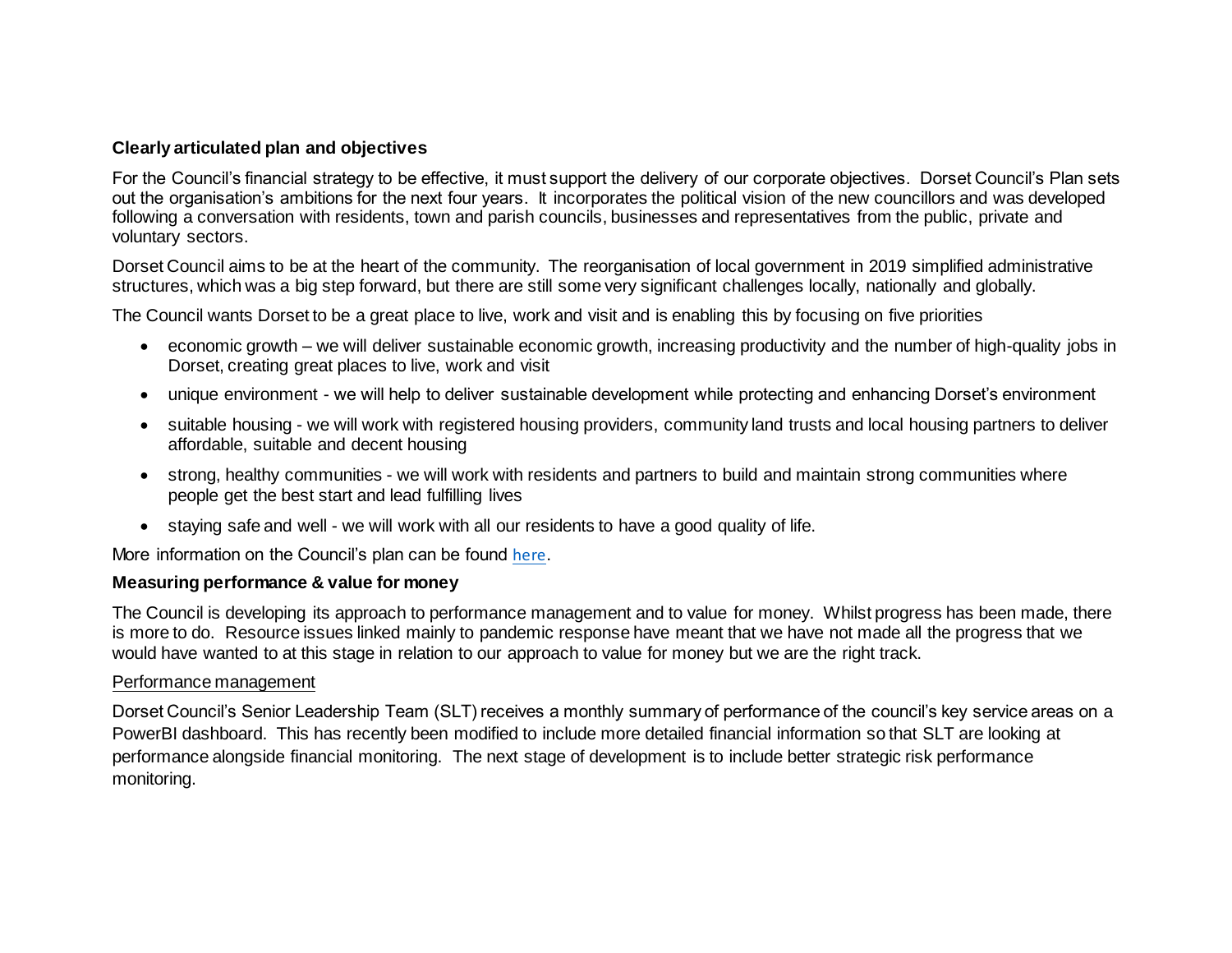An informal meeting of cabinet – Performance Leadership Board – meets monthly to review the same scorecards that SLT sees. This is where elected members hold each other to account for performance. Each month includes a review of performance and a deep dive into an area of interest, reflecting what the performance information is showing.

Work has recently been completed for the dashboards for the two scrutiny committees (Place & Resources and People & Health) to review service performance for their areas of interest. The scrutiny committees meet six times each year and the intention is to review the performance data at every other meeting with a view to informing forward plan items to scrutinise areas where there are any issues that need to be better understood (good or bad). The intention is that these dashboards will be made available for anyone to see on the council's internet site, once we have identified the best technical way to do this.

A variety of performance monitoring tools are in place and being worked on at the service and directorate levels.

Cabinet receives a quarterly report of progress against the council plan priorities. We have also just instigated a review of our corporate plan to reflect changes needed following the pandemic. The detailed measures that sit behind the plan will also be reviewed and we also intend to produce a risk register explicitly linked to corporate plan delivery.

#### Value for money

The proposal is to develop a value for money framework and timeline setting out how to implement value for money benchmarking of all services to feed into a prioritisation exercise for conducting fundamental value for money reviews of the all the council's services. The fundamental service reviews will need to include activity around

- comparing ourselves to the best in terms of both performance, cost and value for money
- challenging whether Dorset Council is best placed to provide the service and also the best way to provide the service including different ways of working; different service delivery options and exploring commercial market options. This could also include reviewing any currently outsourced services
- consulting our customers (internal and/or external) to find out what they want from the service.

A key piece of work is a systematic benchmarking exercise across all of the Council's services to identify strong and weak areas of performance and cost. This will enable a prioritisation exercise to deliver a timeline for fundamental service review. This work has started but progress has been slow due to staffing resource and we are currently reviewing how we might progress this work. An update on pilot areas for consideration was taken to Audit & Governance Committee in a [report](https://moderngov.dorsetcouncil.gov.uk/documents/s25933/Value%20for%20Money.pdf) on 27 September 2021.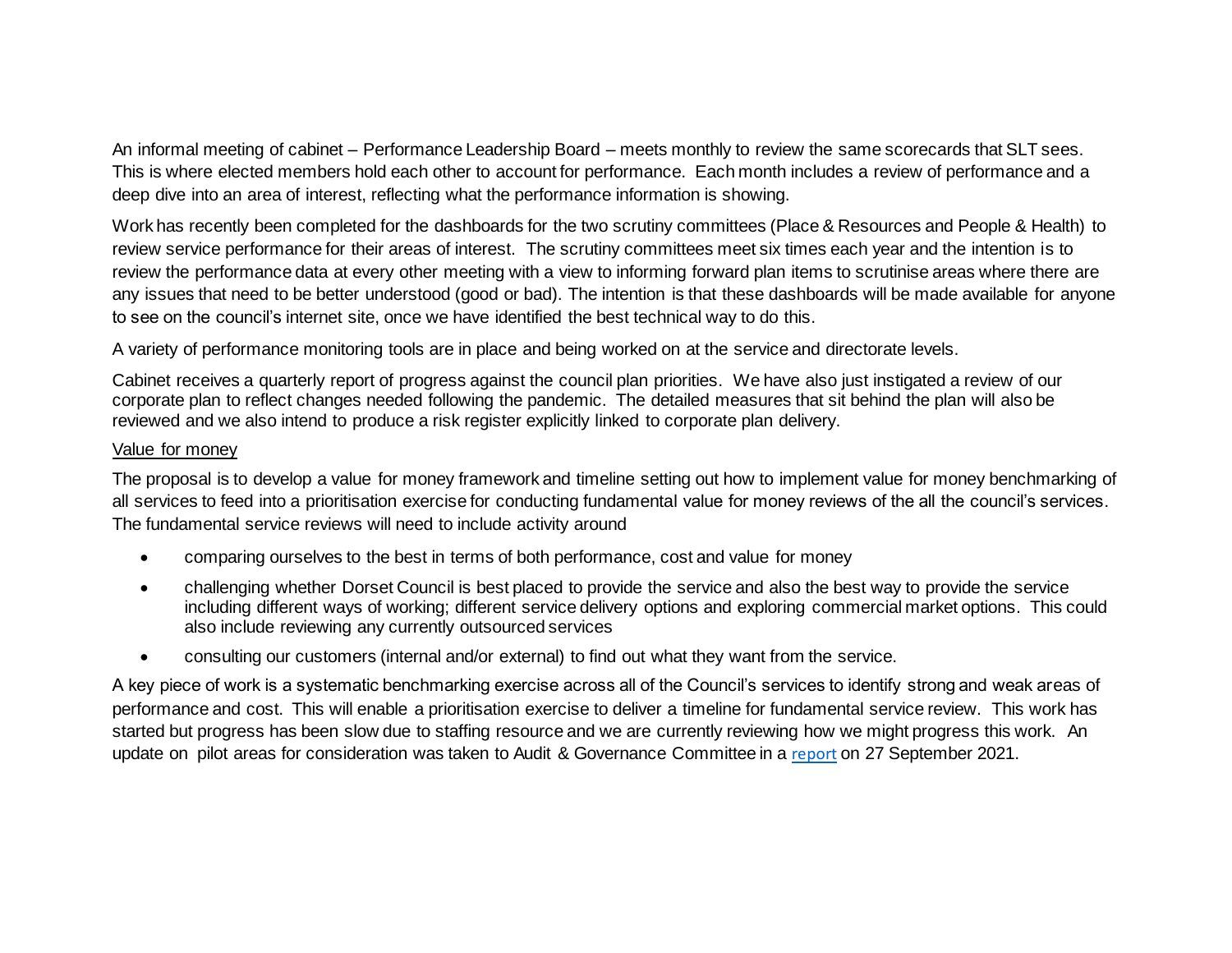The approach to fundamental service review will be overseen by the Portfolio Holder for Corporate Development and the Council's Corporate Leadership Team. It will be worked up by officers from finance, business intelligence & performance and digital & change.

#### **Strategy for reserves**

Local authorities have two types of reserves, usable and unusable. Unusable reserves are those which are established for specific accounting or regulatory purposes, such as the revaluation reserve or the capital adjustment account. Their purposes are clearly prescribed, and they are not available for the Council to use.

Usable reserves, however, are available for the Council to use for discretionary or specific purposes - such as supporting service delivery, mitigating risk or providing for future investment or other expenditure. These reserves fall into two broad categories, earmarked reserves and the general fund.

The Council's strategy for its usable reserves, approved by Cabinet, is in three parts:

- setting a balanced budget
- alignment with risks
- allowing opportunity for investment.

The first element of the Council's strategy is not to use any of its reserves to balance its budget strategy. The in-year budget must be sustainable and balanced without using one-off sources of finance. Reserves can only be spent once and if used, consideration will need to be given to how they are replenished.

The second part of the strategy is to align reserves with strategic risks and the general risk of unforeseen and pressing activity causing short-term budget pressures. To a certain extent, this latter part is what the general fund is for, but other earmarked reserves are established for specific risk mitigation – insurance being the most commonly quoted example.

The third part of strategy is establishing funds which the Council can use to invest. There are many opportunities for investment and the Council will need to consider carefully how and in what ways it wishes to invest. This could be as simple as a piece of treasury management activity, or a more complex project where the Council invests in spend-to-save initiatives because it will have a positive impact on the revenue base budget. Parameters for potential investment decisions are not considered here, only the establishment of the fund.

#### Earmarked reserves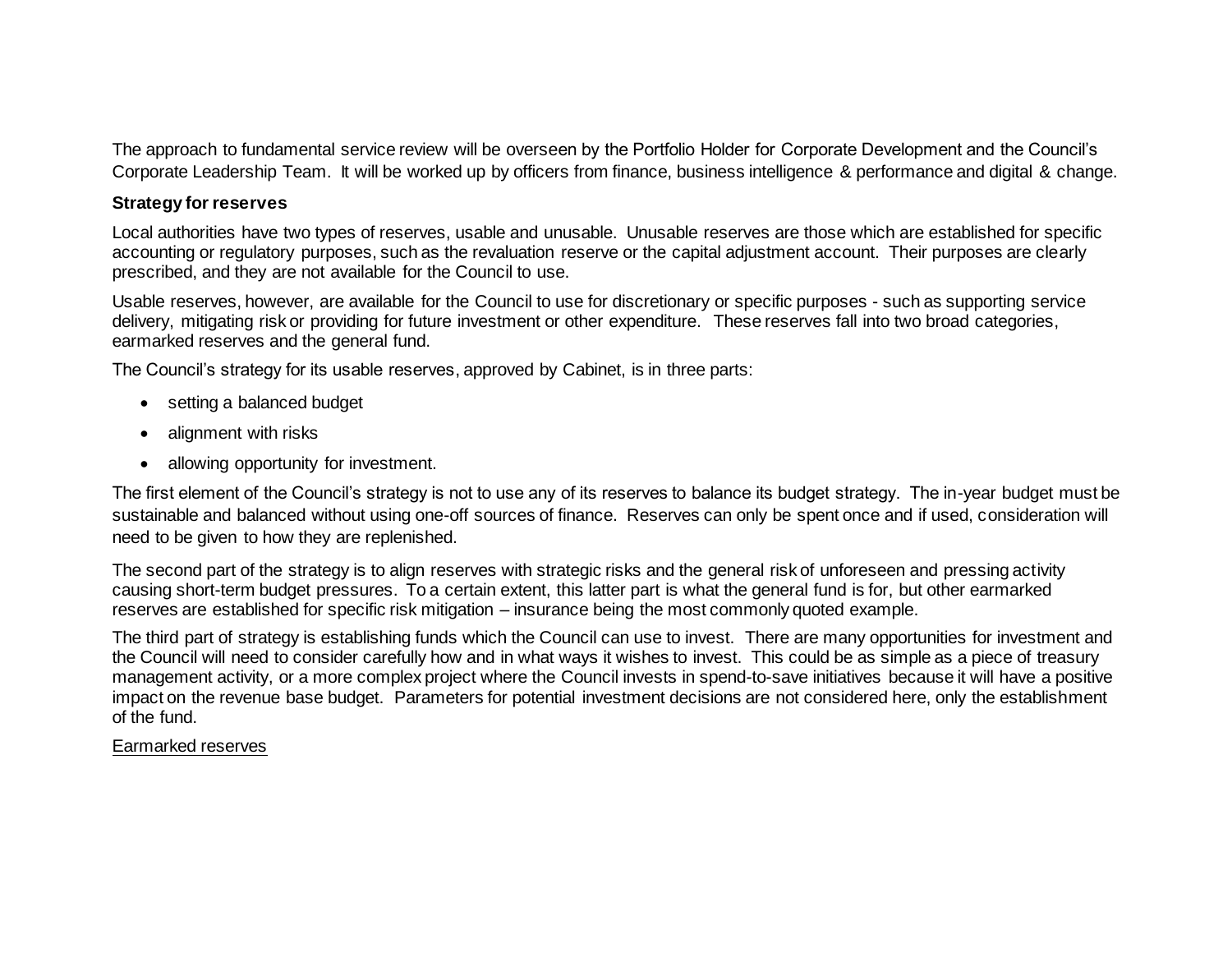Earmarked reserves are set aside for specific purposes and each of these is set out clearly in the Cabinet outturn report for 2020/21. Responsibility for advising Council on the adequacy of reserves rests with the S151 Officer. The level of earmarked reserves is reviewed at least twice each financial year, once during closedown/accounts production and once during budget setting.

The S151 Officer is required to give an assessment of the adequacy of reserves as part of the assurance work around the budget each year.

#### General fund

The general fund is unearmarked and is therefore available for any purpose that the Council deems appropriate. Councils will generally establish for themselves, a lower limit on their general fund as well as an upper limit, and by default, therefore, an operating range in between the lower and upper limits.

Dorset Council's strategy is to set its lower limit at 5% of the budget requirement and its upper limit at 10%. For 2021/22, the budget requirement was £312.4m giving rise to a lower limit of £15.6m and an upper limit of £31.2m. The Council closed the year ended 31 March 2020 with a balance of £28.2m on the general fund. The operating range and limits are revisited each year as part of budget strategy and medium-term financial planning.

# **Outturn 2020/21 (context)**

The draft outturn for 2020/21 (still unaudited) was [reported](https://moderngov.dorsetcouncil.gov.uk/documents/s24751/2021-06-22%20Cabinet%20outturn%20report%202020-21%20final.pdf) to Cabinet on 22 June 2021 and set out that the impact of the pandemic and other events meant the Council drew down almost £15m from its general fund to support the response and recovery efforts. This was immediately topped-up as part of the development of the new reserves strategy, through rationalisation of other reserves, to the £31.2m set out above.

Covid-19 had a significant – and continuing - impact on the funding flowing to and through Dorset Council and this will result in unusually high levels of activity, transactions and balances in some cases. It is therefore imperative that the Council classifies its information correctly and is transparent about the impact the pandemic has had on its finances and financial information. This was set out in the Qtr1 financial management [report](https://moderngov.dorsetcouncil.gov.uk/documents/s26079/Medium%20Term%20Financial%20Plan%20MTFP%20and%20budget%20strategy%20including%20appendices%201%202.pdf), in the budget and MTFP update report, and in the Qtr2 report to which this document is appended.

As part of the emerging financial strategy response, Cabinet also declared it necessary to set aside significant reserved funds for potential risks around council tax and business rates collection in future. Moving out of lockdown does not mean everything will return to normal for collections (for example). This will require a clear and strategic review of the general fund as well as earmarked reserves, now that we are some way into the life of the unitary Council.

# **Contingency budget**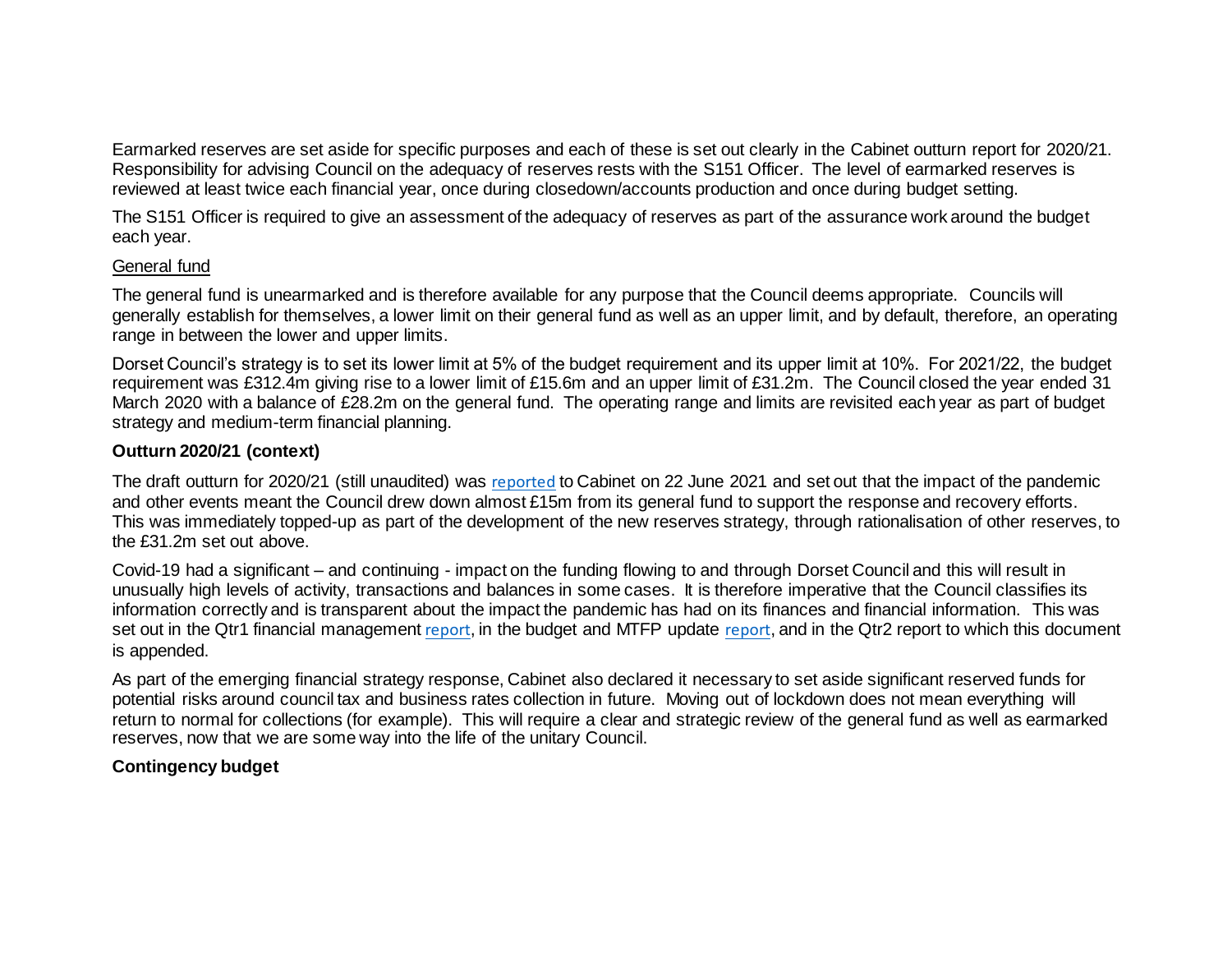As well as reserves, the Council has a contingency budget as part of its arrangements to manage risk in any particular year. As well as helping to address unforeseeable costs that arise during the year, the contingency budget also supports short-term changes in corporate policy, such as the suspension of automatic inflationary uplifts on contracts, where an amount was held in contingency to manage any price pressures which were essential.

In the early years of Dorset Council, the risks are inherently higher, so the contingency fund has been maintained at a relatively high value to reflect this. As the organisation matures, it is reasonable to expect that departmental base budgets will be able to be set on a much more sustainable basis and the need for contingency will reduce. This theme will be developed further during the 2022/23 budget round.

#### **Resilience**

Each year, following submission of the RO forms, CIPFA produces a set of resilience indicators for local authorities. CIPFA's Financial Resilience Index is a comparative analytical tool designed to support and improve discussions surrounding local authority financial resilience. The index shows a council's performance against a range of measures associated with financial risk.

The most recent data is for the year 2019/20 and therefore provides a pre-COVID baseline to show the resilience of authorities as they entered the pandemic.

For Dorset, the indicators show that we are not outliers in any particular measure and that although there are areas where we will want to focus when we prepare the budget strategy and MTFP for 2022/23, there are no areas of specific concern.

Comparison with prior years is not possible as 2019/20 was Dorset Council's first year of operation, but in setting financial strategy for future years, the Council will want to give consideration to the indicators of financial stress in order to improve those where resilience is relatively lower, or perhaps take a different approach where it is higher. For example, gross external debt and interest payable are both relatively low, indicating that the Council could explore the investment potential that might come from additional borrowing.

Dorset Council's resilience indicators can be found [here](https://www.cipfa.org/services/financial-resilience-index-2021/resilience-index-2021).

#### **Medium Term Financial Plan (MTFP)**

Each year the Council formally publishes its MTFP (five years) as part of the budget strategy. The plan focuses on how the Council will deliver a balanced budget for the year ahead and also sets out remaining gaps in the financial forecast over the following four years.

The planning and budgeting process is member-led and although it can be thought of as a continuous process, if officially starts each in July with a formal update of the financial model and assumptions being shared with the Portfolio Holder for Finance, then the Cabinet, then all Councillors.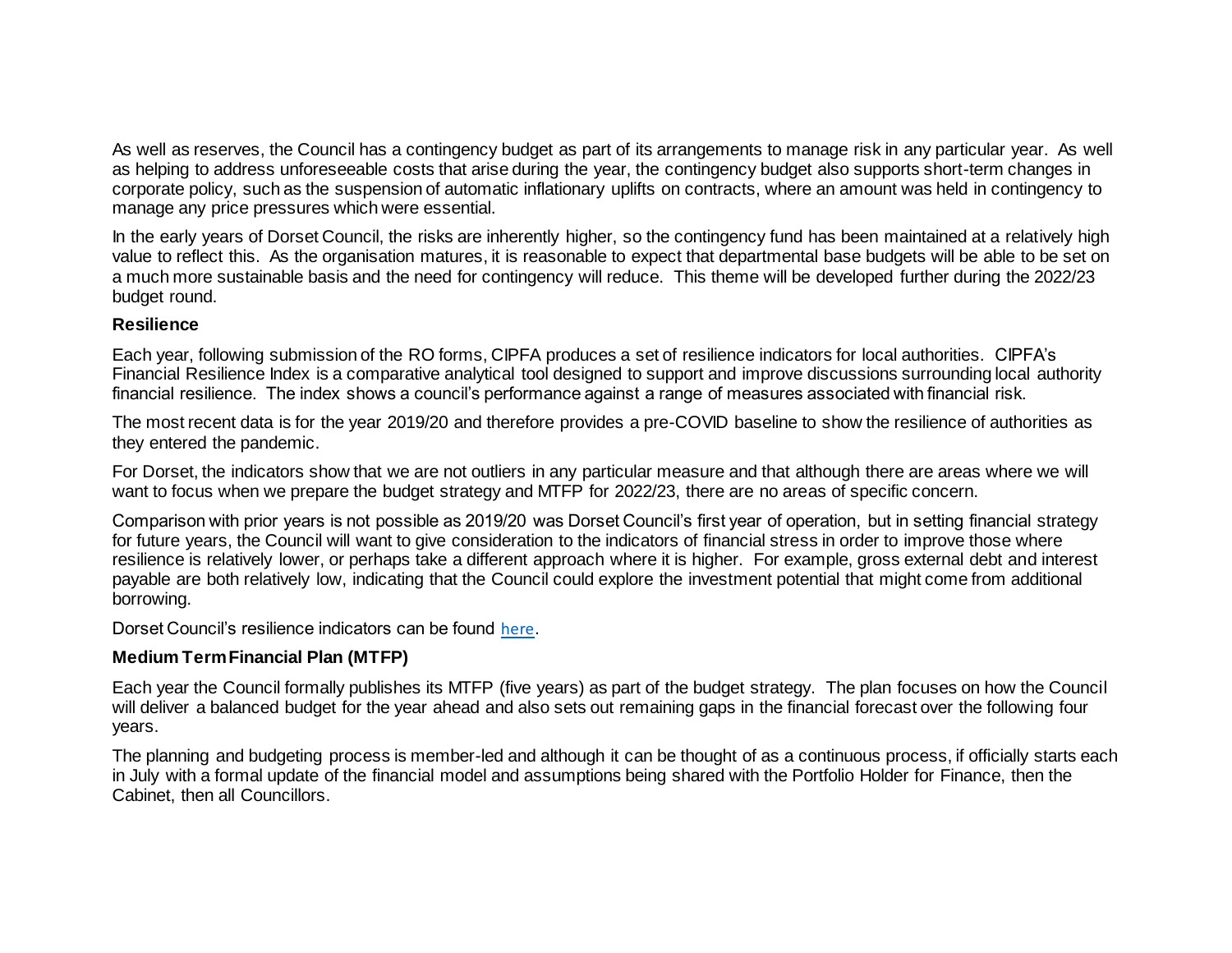Through an iterative approach to refining information about costs and income, council tax, business rates and other sources of funding, an initial gap is established which is shared with Cabinet and which is the starting point for action planning as part of agreeing a balanced budget.

The budget strategy and MTFP report for 2021/22 can be found [here](https://moderngov.dorsetcouncil.gov.uk/ieListDocuments.aspx?CId=153&MId=4805&Ver=4). It is also worth setting out that as part of agreeing the budget, all councillors are invited to briefings on the budget prior to detailed consideration by the Council's Place & Resources, and People & Health Scrutiny Committees. Both of these Committees make recommendations/observations to the Cabinet as a result of their scrutiny and Cabinet responds as part of the process of agreeing a budget to recommend to full Council in February each year. For 2020/21, these recommendations can be found in Appendix 7 of the budget strategy report.

#### **Transformation and tactical savings**

The Council's [Transformation Plan](https://moderngov.dorsetcouncil.gov.uk/documents/s21448/Transformation%20Annual%20Report%20Final%20Version.pdf) has been refreshed and was approved at the November 2020 Cabinet meeting. We will ensure that spend to save opportunities continue to be integrated into the financial planning process to ensure investment comes at the right time to ease pressure on the revenue budget. This will happen through the CSAM Group as well as through the MTFP process.

We should also be mindful of the impact that the pandemic has had on our previous plans and how the diversion of resources to support residents and businesses through the response and recovery meant that the Council was unable to deliver the programme of work that would have generated savings in our cost base.

An initial transformation fund of £5m was established from repurposing of predecessor Councils' reserves during Dorset Council's first year. That fund has been fully committed and ambitious plans are in place to deliver £9 of transformation savings and £18m of tactical savings from the base budget in 2021/22.

A review of progress against savings targets for 2021/22 is in progress and will be included in the Qtr1 Cabinet financial management report.

#### **Capital strategy**

The Council approves a capital strategy statement each year as part of the budget setting process. The capital strategy for 2021 to 2026 was set out in appendix 3 to the Council's budget strategy paper [here](https://moderngov.dorsetcouncil.gov.uk/documents/s22881/Budget%20strategy%20report%20Appendices%2019012021%20Dorset%20Council%20-%20Cabinet.pdf).

The Council's capital strategy is concerned with how capital expenditure, capital financing and treasury management activity contribute to the provision of local public services along with an overview of how associated risk is managed and the implications for future financial sustainability and resilience.

Decisions made in any particular year on capital and treasury management will have financial consequences for the Council for many years to come. They are therefore subject to both a national regulatory framework (the Prudential Code) and a local policy framework, summarised in the budget strategy report.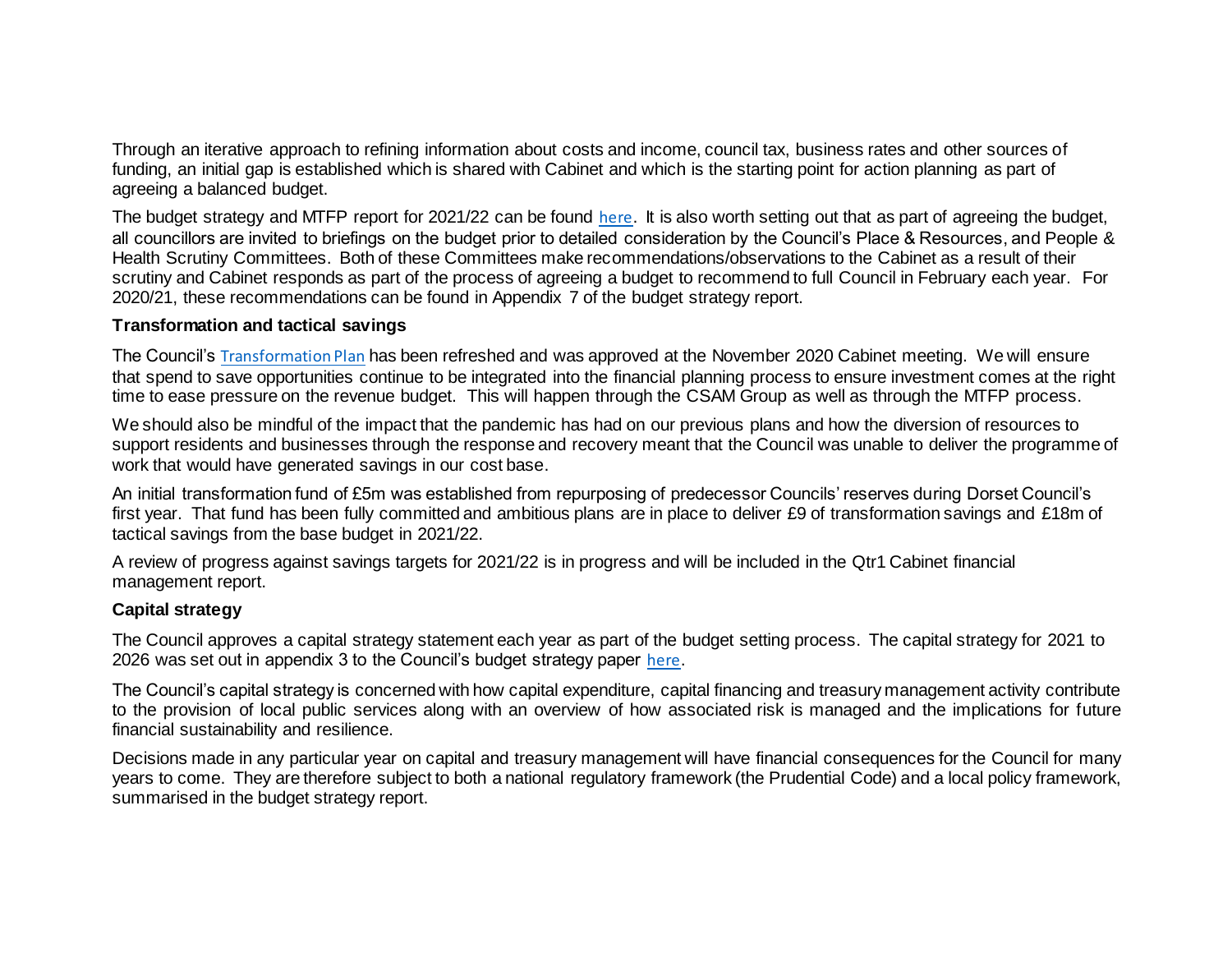Capital expenditure is where the Council spends money on assets, such as property, plant or equipment that will be used for more than one year. In local government this includes spending on assets owned by other bodies, and loans and grants to other bodies enabling them to buy assets. The Council has some limited discretion on what is treated as capital expenditure, for example, land and building assets costing less than £25k are generally not capitalised and are instead charged to revenue in the year of purchase.

The capital programme in any period comprises

- projects funded fully by external funds (or grants)
- projects that are partially funded by external grant
- projects that are funded from the Council's own resources.

Each of these areas attracts different levels of scrutiny from Councillors in different arenas. The capital grant provided for schools, for example, is delegated to the Director of Children's Services and is reported to Cabinet but does not require their approval – or the same level of scrutiny – as projects which are financed by borrowing.

In agreeing its capital strategy for the period ahead, the Council will consider

- the impact of financing the capital programme on the revenue budget
- the feasibility of delivering everything that is requested
- how to prioritise spend and align it with the stated objectives in the Council Plan
- what level of capital investment is required as "replacement"
- what level of capital investment is required for new or alternative service delivery
- how can investment have a sustained, positive impact on the revenue budget and improve services for residents
- future ways of working, surplus assets, and the potential level of capital receipts.

# **Treasury, investment & borrowing strategies**

Treasury management is concerned with the Council's cash flows, borrowing and investments, and the associated risks and opportunities. The Council has borrowed and invested substantial sums of money and is therefore exposed to financial risks including the loss of invested funds and the revenue effect of changing interest rates. The successful identification, monitoring and control of financial risk is therefore central to the Council's prudent financial management processes.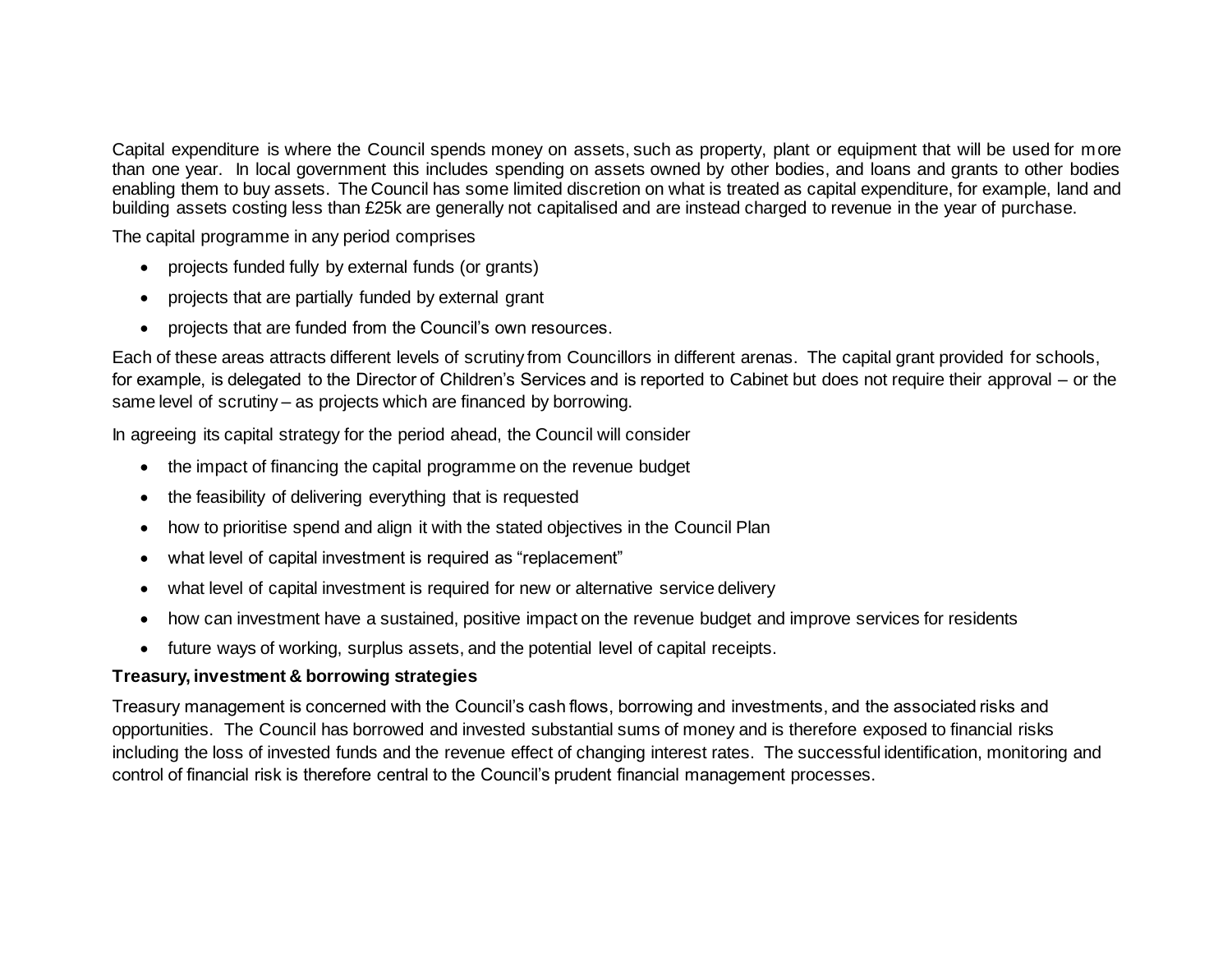Treasury risk management at the Council is conducted within the framework of the Chartered Institute of Public Finance and Accountancy's *Treasury Management in the Public Services Code of Practice* (the CIPFA Code) which requires the Council to approve a treasury management strategy before the start of each financial year. The treasury strategy is generally incorporated into the annual budget strategy report to Cabinet/Council to ensure approval.

The chief objective of the Council when borrowing is been to strike an appropriately low risk balance between securing low interest costs and achieving cost certainty over the period for which funds are required. The flexibility to renegotiate loans should long-term plans change is a secondary objective.

The Council's borrowing strategy continues to address the key issue of affordability without compromising the longer-term stability of the debt portfolio. With short-term interest rates remaining much lower than long-term rates, it is likely to be more cost effective in the short term to use internal resources or borrow short-term loans rather than long term loans.

As the capital strategy and programme develop and become more challenging, the approach to borrowing is likely to become more sophisticated, particularly in light of the relatively low risk around borrowing and interest, highlighted by the CIPFA resilience index.

The latest strategy can be found [here](https://moderngov.dorsetcouncil.gov.uk/documents/s22881/Budget%20strategy%20report%20Appendices%2019012021%20Dorset%20Council%20-%20Cabinet.pdf).

#### **Asset management strategy**

Dorset Council's property strategy and asset management plan was approved by the Cabinet in November 2020.

The Council has a wide and diverse variety of property interests geographically spread throughout and across Dorset. The Council Plan identifies that the effective utilisation of the Council's property assets forms one of the six transformational programmes that the council is undertaking. The Council's primary aims are to:

- rationalise the property estate, reduce costs and identify assets that are suitable for disposal or redevelopment
- improve the condition of the estate and reduce its environmental impact
- adapt the council's office accommodation in order to alter its estate and modernise its workspace to meet the needs of future agile working and the aims of the Dorset Workplace
- seek to maximise the value of the estate by creating income generation opportunities, disposing of or repurposing poor performing assets in order to create greater social, commercial and economic returns.

In addition, the Council aims to build on the principles of 'One Public Estate' programme and work in collaboration with other public sector partners to utilise assets to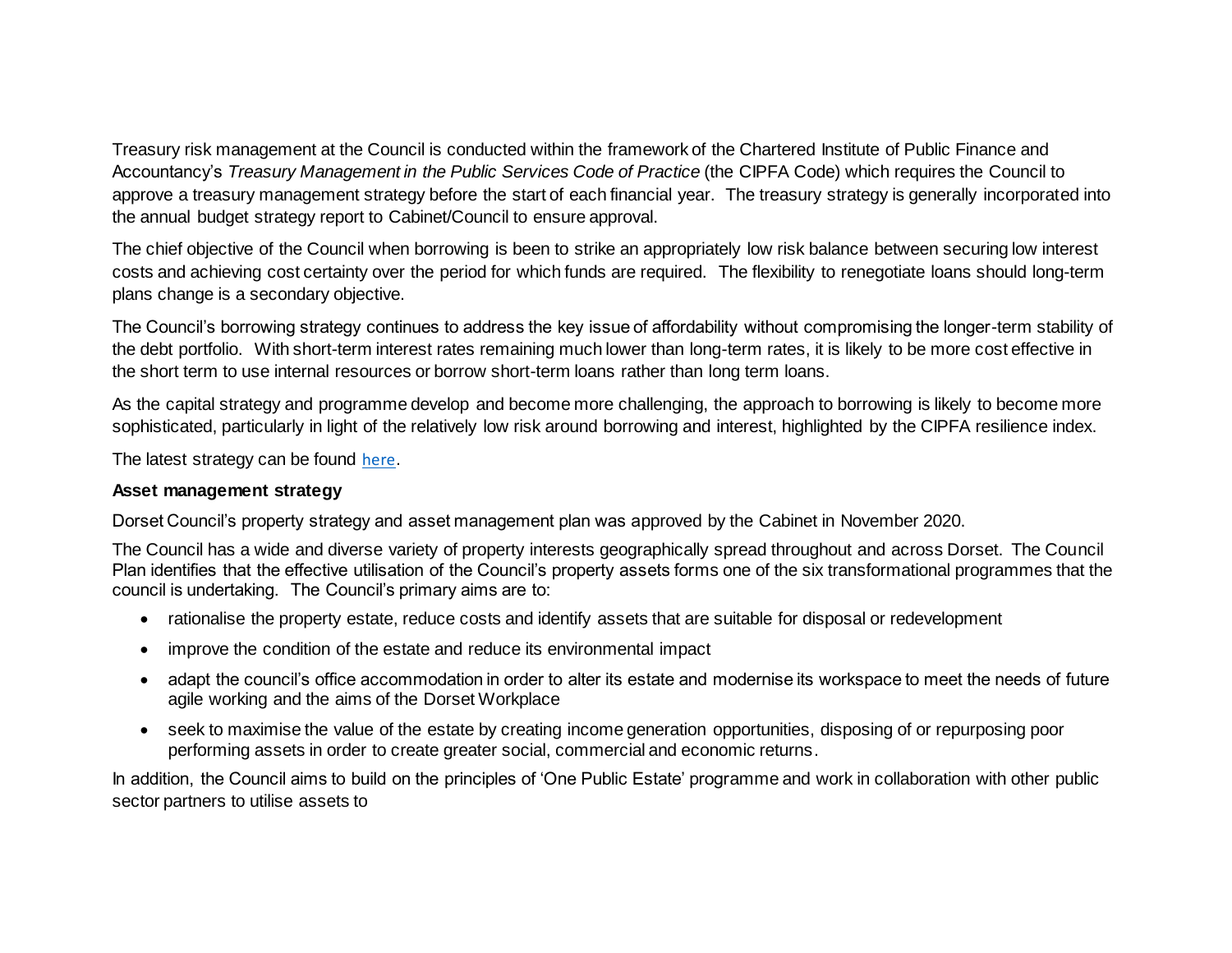- create economic growth (new homes and jobs)
- deliver more integrated customer focused services through joint provision
- generate efficiencies through capital receipts and reduced running costs.

As one of the largest land and property owners within Dorset it is recognised that the Council is in a unique position to work with partners to lead and deliver strategic regeneration and that significant potential exists within its property base which can be used to help meet the Council's housing targets and the financial challenges the Council faces, in particular, from an ageing population.

In order both to achieve its wider goals and in the face of continual financial pressures the Council needs to review the size, efficiency and occupation of both its operational and commercial estate and have a clear mechanism, rationale and process for determining property need, the best use of property and ensuring it achieves best value from its estate through disposal or redevelopment of assets.

As part of its strategy the Council will either utilise its own resources, consider different delivery models or work in partnership/collaboration with others where appropriate and in such circumstances that will allow the Council to generate greater returns and benefits, mitigate risks and access resource and expertise in order for projects to come forward at a greater scale and pace over the coming three to five years.

The property strategy and asset management plan is [here](https://moderngov.dorsetcouncil.gov.uk/documents/s21449/Assest%20Management%20Plan%20including%20appendices.pdf).

# **Commercial strategy**

The Council's commercial strategy, policy and approach is developing under the Commercialisation Transformation Programme [ [Commercialisation \(sharepoint.com\)](https://dorsetcc.sharepoint.com/sites/Transformation2/SitePages/Procurement-and-co.aspx)] through a commercial steering group, supported by officer networks. Predecessor councils each had their own strategies, but it was felt that the establishment of Dorset Council gave an opportunity for the organisation's approach to commercialism to be renewed through an officer group with a view to new opportunities and attitudes.

The commercial strategy is being developed through four themes each of which are captured under the general heading of *being more commercially minded*. This is developing through four themes, as illustrated below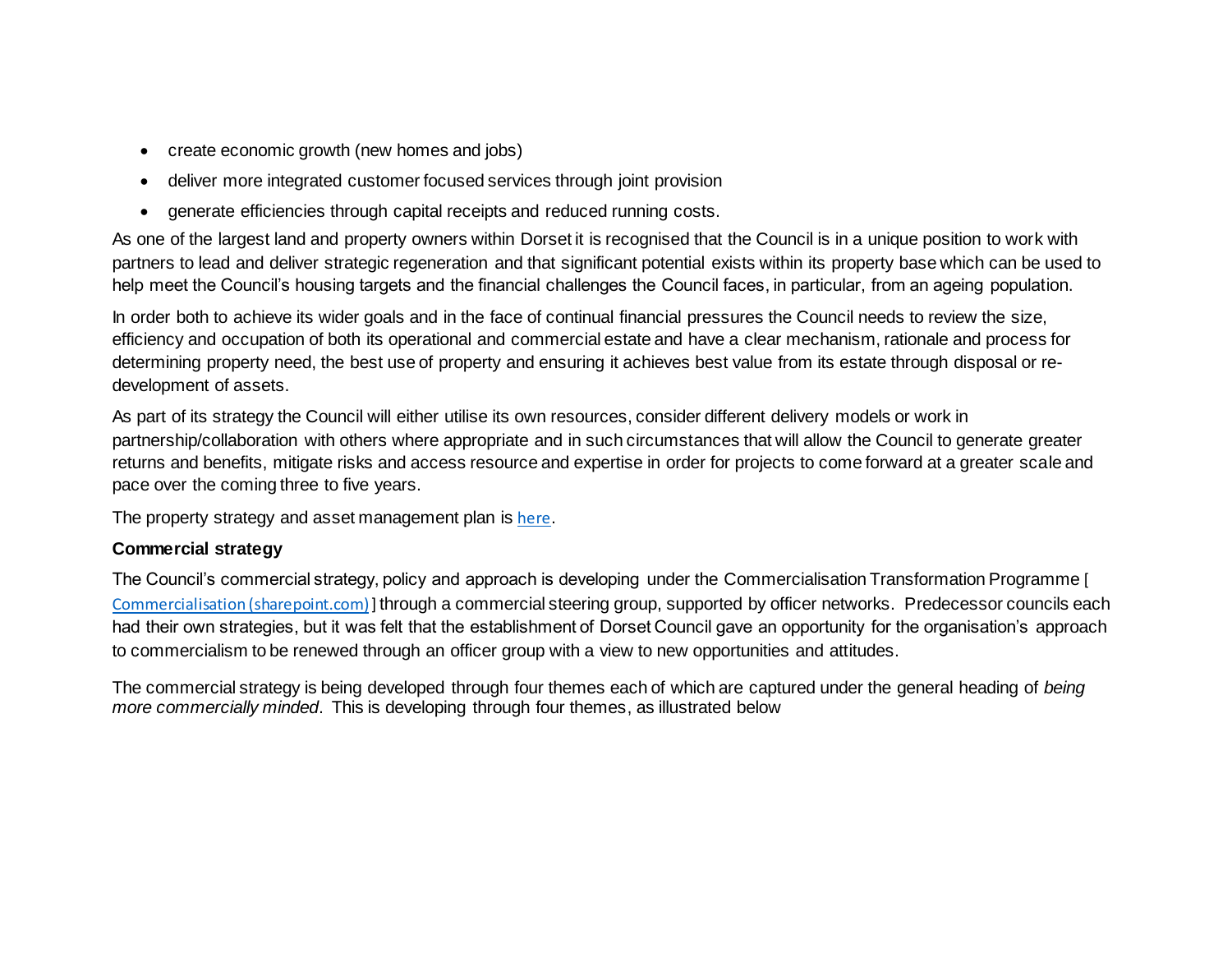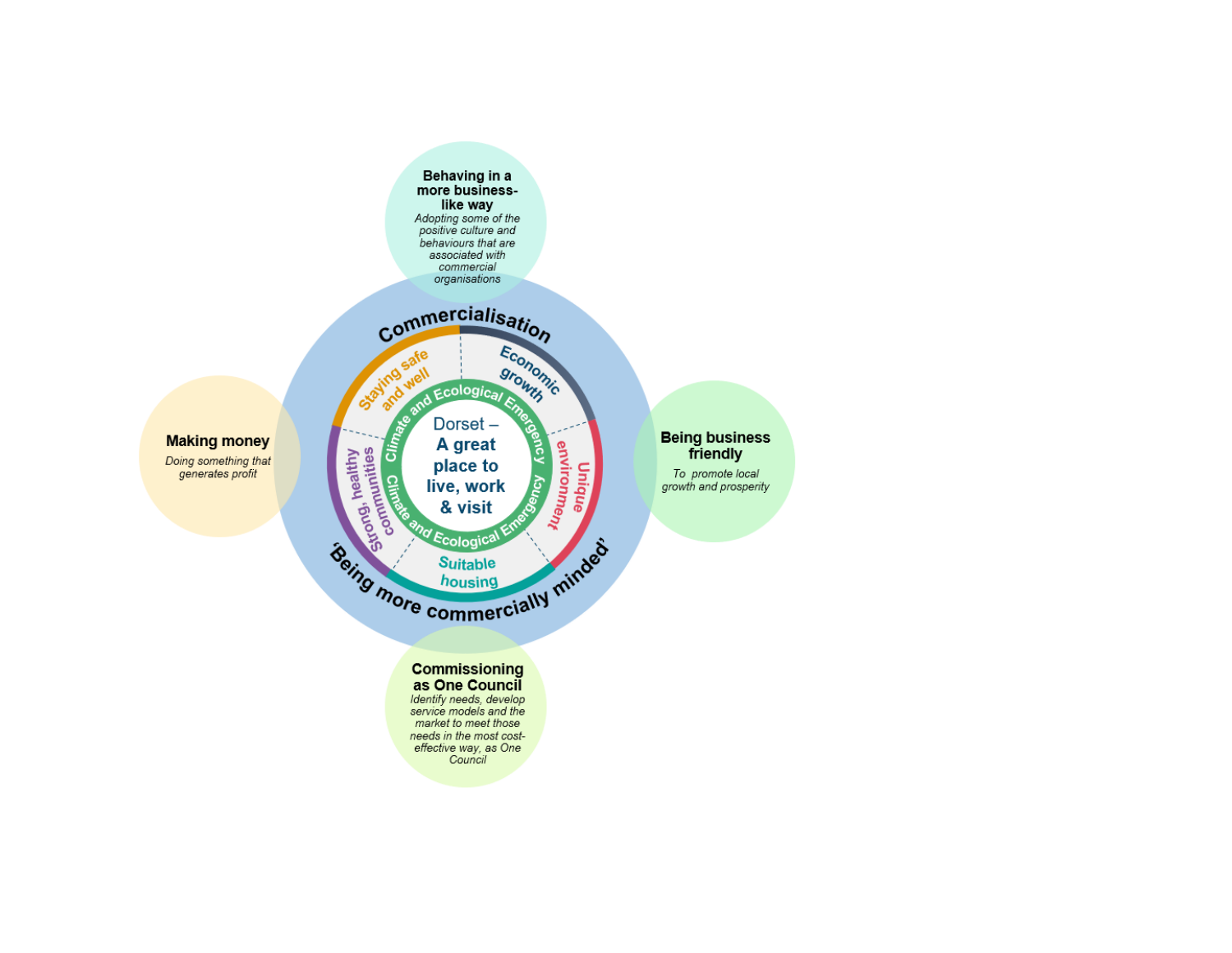The aims and objectives of each of the *being more commercially minded* themes that will support the Council to adopt a commercial approach. These are complimentary to the principles set out in the new Commercial Strategy – Commissioning and Procurement as well as supporting Council's priorities of: economic growth; unique environment; suitable housing; strong, healthy communities; and staying safe and well.

Strategy principles being:

- people, skills and development
- effective commissioning
- strategic sourcing
- contract management
- partnership working
- maximising the Dorset pound
- climate and ecological emergency.

More detail on the commercial approach will be included here as it emerges but the approach to the four themes can be summarised as:

# Theme 1 - behaving in a more business-like way

Aim: *Adopting some of the positive culture and behaviours that are associated with commercial organisations*

# **Objectives**

- more effective contract management
- understand income and cost drivers
- a focus on the costs and benefits when making business decisions
- a measured appetite for risk
- knowledge of target markets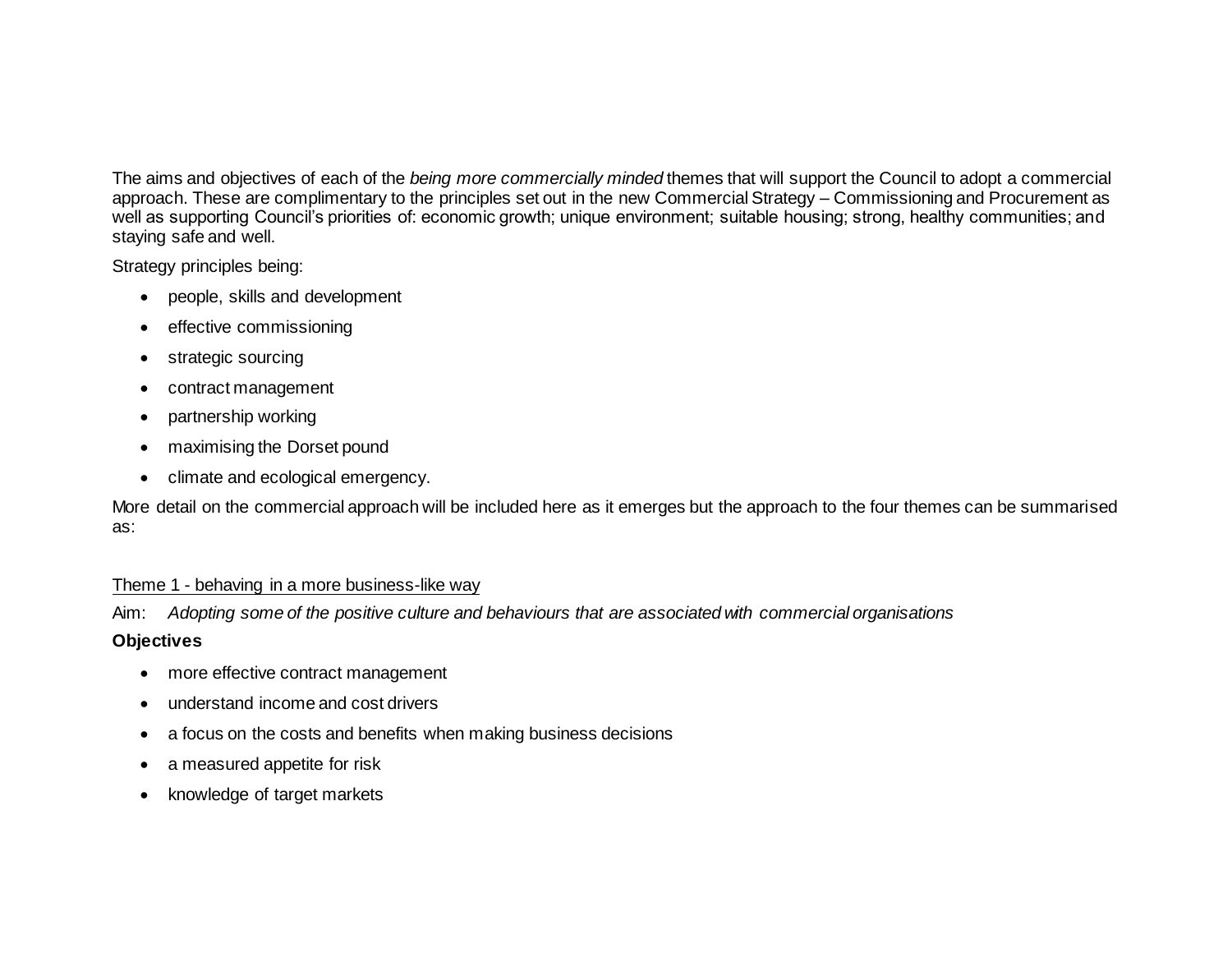- knowledge of brand values
- assess how competitors and suppliers are behaving
- empowering and skilling the workforce
- know what factors drive and influence suppliers
- focus on the outcome and not just the process.

# Theme 2 - being business friendly

Aim: *To promote local growth and prosperity*

# **Objectives**

- grow awareness on how to sell to Dorset Council
- strengthen connections with Dorset Chamber and Federation of Small Businesses
- create opportunities for market engagement, e.g. meet the buyer
- work with partners within shared local supply chains.

# Theme 3 - commissioning as one council

Aim: *Identify needs, develop service models and the market to meet those needs in the most cost-effective way as One Council* **Objectives** 

- develop and adopt best practice commissioning consistently across the Council
- address siloed nature of commissioning
- share commissioning intentions across services
- support a thriving market for all sectors
- focus on what is strategically important
- create smarter, more flexible contracts.

#### Theme 4 - making money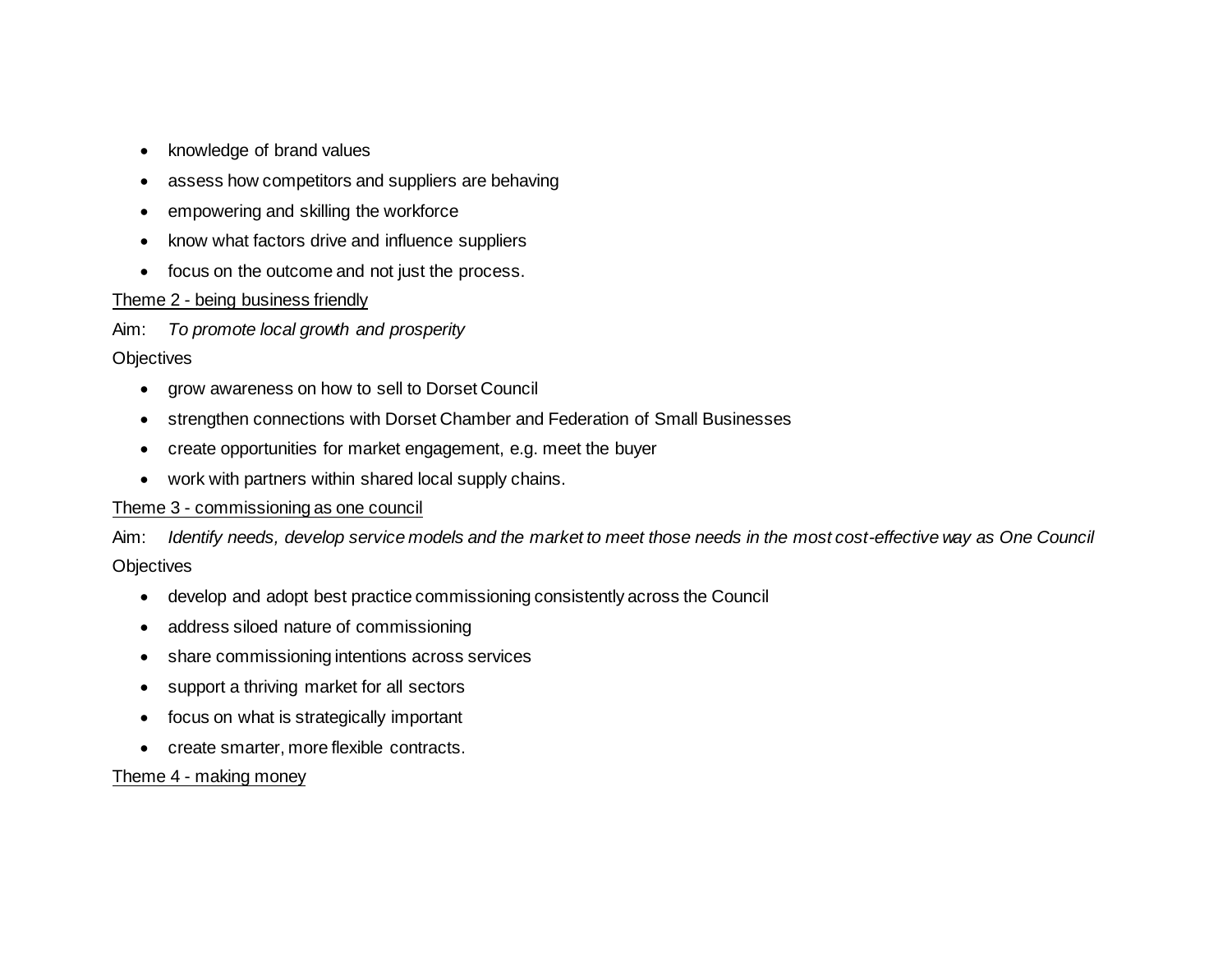Aim: *Doing something that generates profit*

**Objectives** 

- make the most of opportunities
- maximise income for current chargeable services
- establish a central record of all commercial income streams.

## **Procurement strategy**

Dorset Council's current procurement strategy was agreed by the Cabinet in September 2020 after scrutiny by the appropriate committees at that time. A new strategy was needed as the Council wanted to set out principles in terms of the approach to procurement and encompasses a corporate approach to social value to help maximise the Dorset Pound through procurement outcomes such as economic, social and environmental.

A Corporate Procurement Strategy is the mechanism to ensure that procurement takes place in accordance with the Council's strategic aims, that it is effective and delivers best value. The Council is required under the Public Services (Social Value) Act 2012 to account for social value in its commissioning and procurement. The agreed strategy provides key principles and actions to embed practical and effective commissioning that includes a corporate approach to applying Social Value and Corporate Social Responsibility within procurement.

More recently, with the establishment of the Commercialisation Transformation Programme, the Council is to bring together more cohesive framework for evaluating resourcing decisions and outcomes in respect of all commercial related activities, this is to include bringing together a Commercial Board to provide oversight .

The current Corporate Procurement Strategy is [here](https://moderngov.dorsetcouncil.gov.uk/documents/s20391/Corporate%20Procurement%20Strategy.pdf).

The Commercialisation Transformation Programme has proposed a revision to the current procurement strategy with the intention of putting more emphasis on commercial and commissioning. Revised title being Commercial Strategy – Commissioning and Procurement. Proposed revisions include: the introduction of the concept of "Being more commercially minded" as set out under the Commercialisation Transformation Programme; more emphasis on effective commissioning to ensure that cost, quality, environmental and social value are early consideration as part of establishing best value; and outlining the requirements of the National Procurement Policy Statement (NPPS)\*.

On 17<sup>th</sup> September 2021, Place and Resources Overview Committee received and considered a report which provided details on the proposed revisions. The Committee agreed a "Minded to" recommendation that Cabinet on 8<sup>th</sup> November 2021 approved the revised Commercial Strategy – Commissioning and Procurement.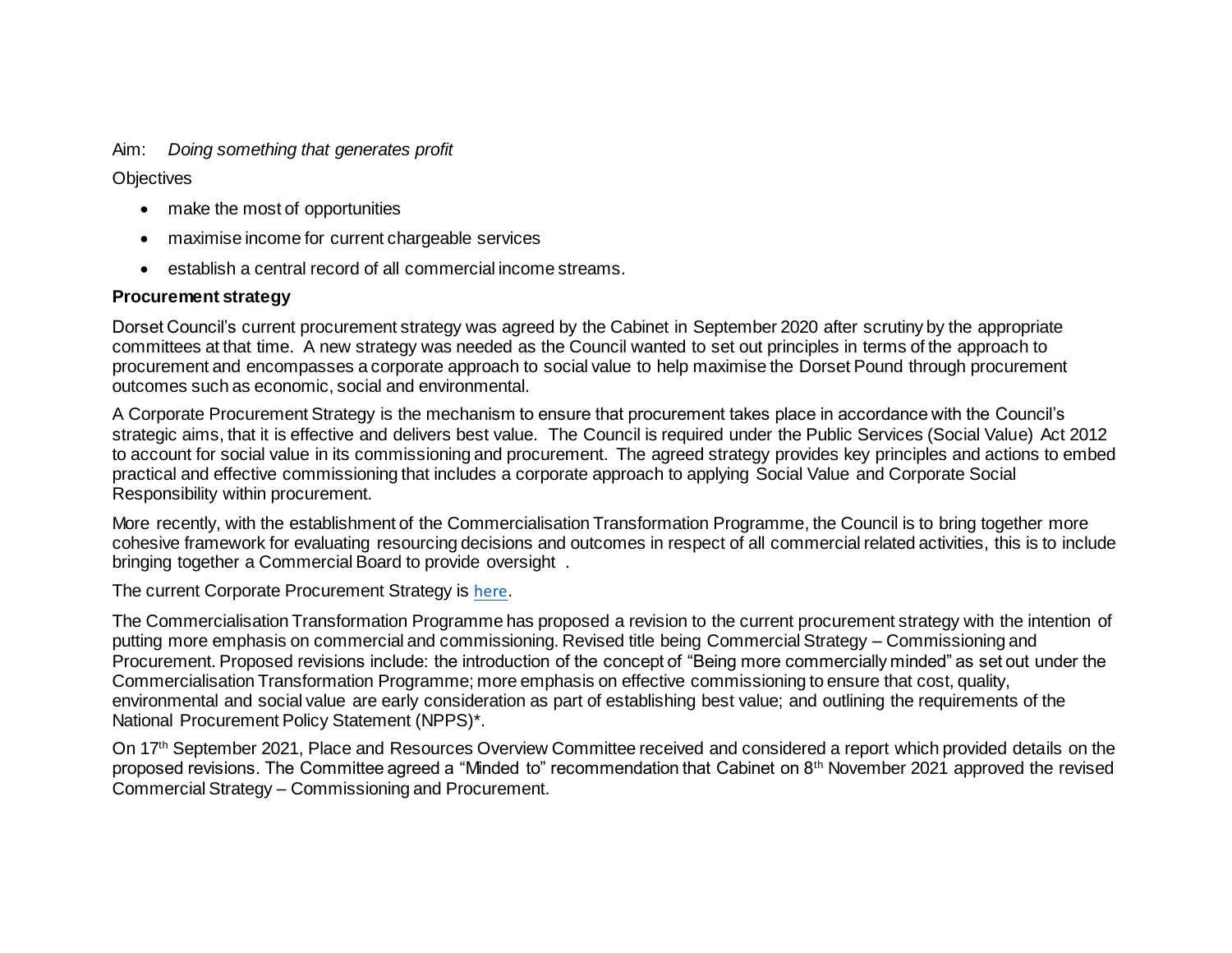#### Committee papers: [Place & Resource Overview Committee](file://///DCCFILE/FSCOMMON/Dorset%20Procurement/0%20Cabinet/2021/Cabinet%20-%202%20November%202021%20-%201%20x%20Commercial%20Strategy/Place%20&%20Resource%20Overview%20Committee)

## \*National Procurement Policy Statement (NPPS)

A head of what is the Public Procurement Reforms, the Government's National Procurement Policy Statement sets out that contracting authorities procurement activity must support the delivery of national public sector priorities including generating economic growth, helping our communities recover from Covid-19 pandemic, and supporting the transition to net zero carbon. The importance of efficient, effective public procurement has been underlined by Covid-19 pandemic and that it can play a significant role in the country's economic recovery.

The proposed revised Strategy reflects that the Statement instructs that contracting authorities should have regard to the following national priorities:

- Social Value
- Commercial and procurement delivery
- Skills and capability of procurement

## Details on NPPs is [here](https://www.gov.uk/government/news/procurement-teams-must-consider-wider-benefits-of-public-spending)

# **CIPFA FM Code**

Dorset Council supports the CIPFA Financial Management Code. The code is intended to:

- be a catalyst for improvement and ambition
- improve financial sustainability
- support finance professionals
- encourage greater organisational responsibility.

The code's themes are underpinned by six principles; again, all are supported by Dorset Council:

- organisational leadership demonstrating a clear strategic direction based on a vision in which financial management is embedded into organisational culture
- accountability financial management is based on medium-term financial planning, which drives the annual budget process supported by effective risk management, quality supporting data and whole life costs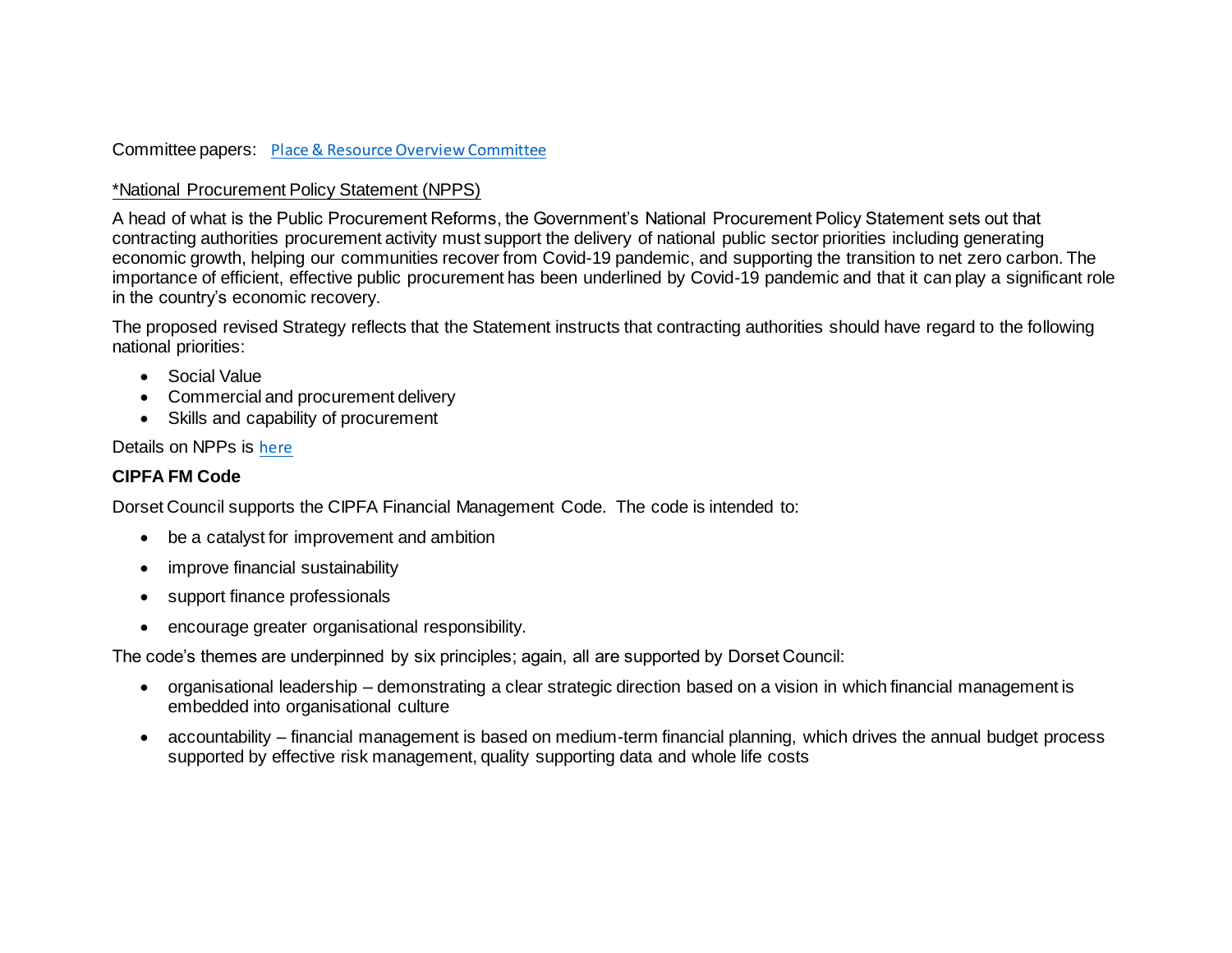- financial management is undertaken with transparency at its core using consistent, meaningful and understandable data, reported with appropriate frequency and with evidence of periodic officer action and elected member decision making
- adherence to professional standards is promoted by the leadership team and is evidenced
- sources of assurance are recognised as an effective tool mainstreamed into financial management and include political scrutiny and the results of external audit, internal audit and inspection
- the long-term sustainability of local services is at the heart of all financial management processes and is evidenced by prudent use of public resources.

The Council is working towards providing an evidence base of how it performs against the 17 standards set out in the code and flowing from the six principles. This work in progress is supported by the recommendations from the peer review.

The Council is also in conversation with its external auditor, Deloitte, about the evidence that is being sought to demonstrate that we are working towards the full implementation of the code as part of the audit of the 2021/22 financial statements.

The Council acknowledges that there is still much work still to do in this area, but we feel we are on the right track and the work of the peer review team has been valuable in raising the profile of this code and the culture that it strives to engender in the organisation.

#### **Continuing funding challenges**

It has been clear for some time that local government as a sector will continue to face funding challenges. There is no silver bullet to solve the gap between needs and resources and the need for well thought out financial strategy underpins this reality.

This financial strategy is being developed as the Council manages the second consecutive year of one-year settlements and shortterm spending reviews and steadies itself in preparation for the outcome of a three-year spending review (and hopefully, a three-year settlement). Formulation of longer-term plans has been extremely challenging in the prevailing environment of single-year settlements which have made major policy shifts and transformation difficult to model and implement.

A change of course is always a possibility with resources being secured only for the short term, at short notice at a time when there is so much turbulence arising from the exit from the European Union and the recovery from a pandemic to name but two factors.

However, the Council is optimistic that with the forthcoming spending review outcomes, and a positive settlement for Dorset Council, formulation and iteration of strategy can help inform how the organisation allocates resources across its many, competing priorities, notwithstanding the huge risk surrounding the *build back better* programme.

#### **Council tax**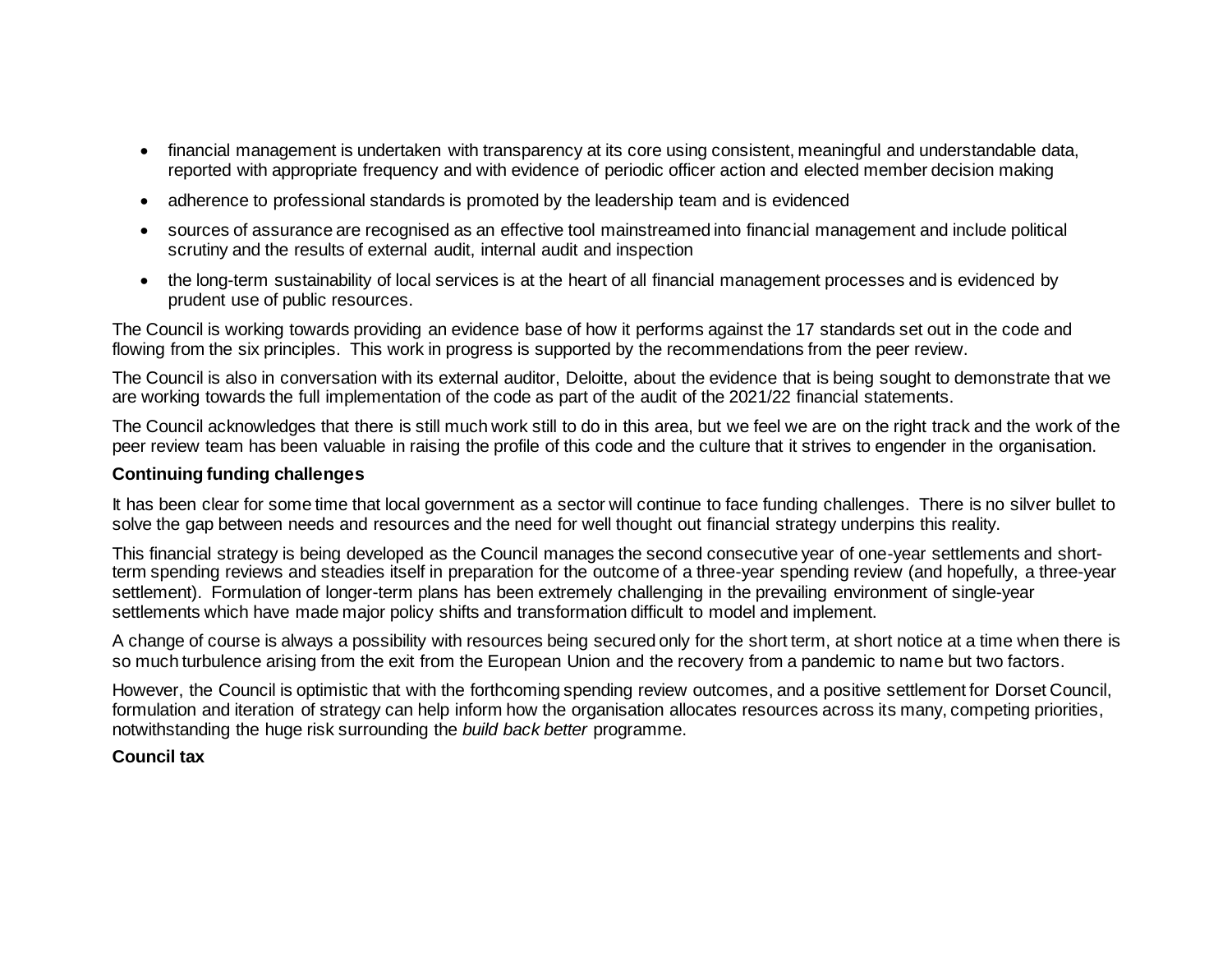According to the [Live tables on Council Tax -](https://www.gov.uk/government/statistical-data-sets/live-tables-on-council-tax) GOV.UK (www.gov.uk) Dorset Council has the ninth highest, band D council tax charge in the country.

Most Dorset Council members are broadly aware of being a relatively high-charging authority and should be aware of the reasons for this – a historically low level of general grant from Government, followed up with a draconian approach to cutting revenue support grant adopted as part of the four-year settlement announced in CSR2015.

A briefing was included in the [budget update paper](https://moderngov.dorsetcouncil.gov.uk/Data/252/201601131000/Agenda/Medium%20Term%20Financial%20Plan%20(MTFP)%20-%20update%20for%20Local%20Government%20finance%20settlement.pdf) to Cabinet in January 2016 which sets out how this happened and the impact it had on what was Dorset County Council at the time.

Council tax is a strategically important source of income for all councils, but even more so for those like Dorset, where a relatively greater proportion of income is from this source. The tension between increasing council tax – and the social care precept – is therefore not a decision that this Council takes lightly, and great consideration continues to be given to the balance between savings, cost pressures, service costs and transformation.

Dorset Council's band D council tax for 2021/22 is £1,779.39. If the Council to set a target of dropping out of the top 20 highest charging councils by freezing it's council tax, it could do this in four years if the other, current top 20 increased their council tax by 1% each year, or in two years if they increased by 2%.

Clearly any ambition to reduce council tax in real and relative terms would need to be balanced against the savings that this would require across services. Each 1% of council tax is worth £2.64m in 2021/22, so over the two years that a 2% freeze might be required, this would mean £10.6m in council tax foregone in the base budget.

#### **Major Financial Risk**

The overspend on the Special Education Needs (SEN) High Needs Block (HNB) is the single largest financial risk facing Dorset Council.

- The High Needs Block has been overspending for five years.
- By the end of 2019-20, the cumulative deficit totalled £21.9m, and this was held in the accounts as a negative reserve, in accordance with regulations.
- The High Needs Block overspend for 2020-21 was £17.2m, which increased the cumulative deficit to £39.1m at the end of 2020-21.
- Our biggest pressure is in unit cost per child, emanating from an externalisation of placements due to inadequate sufficiency of places.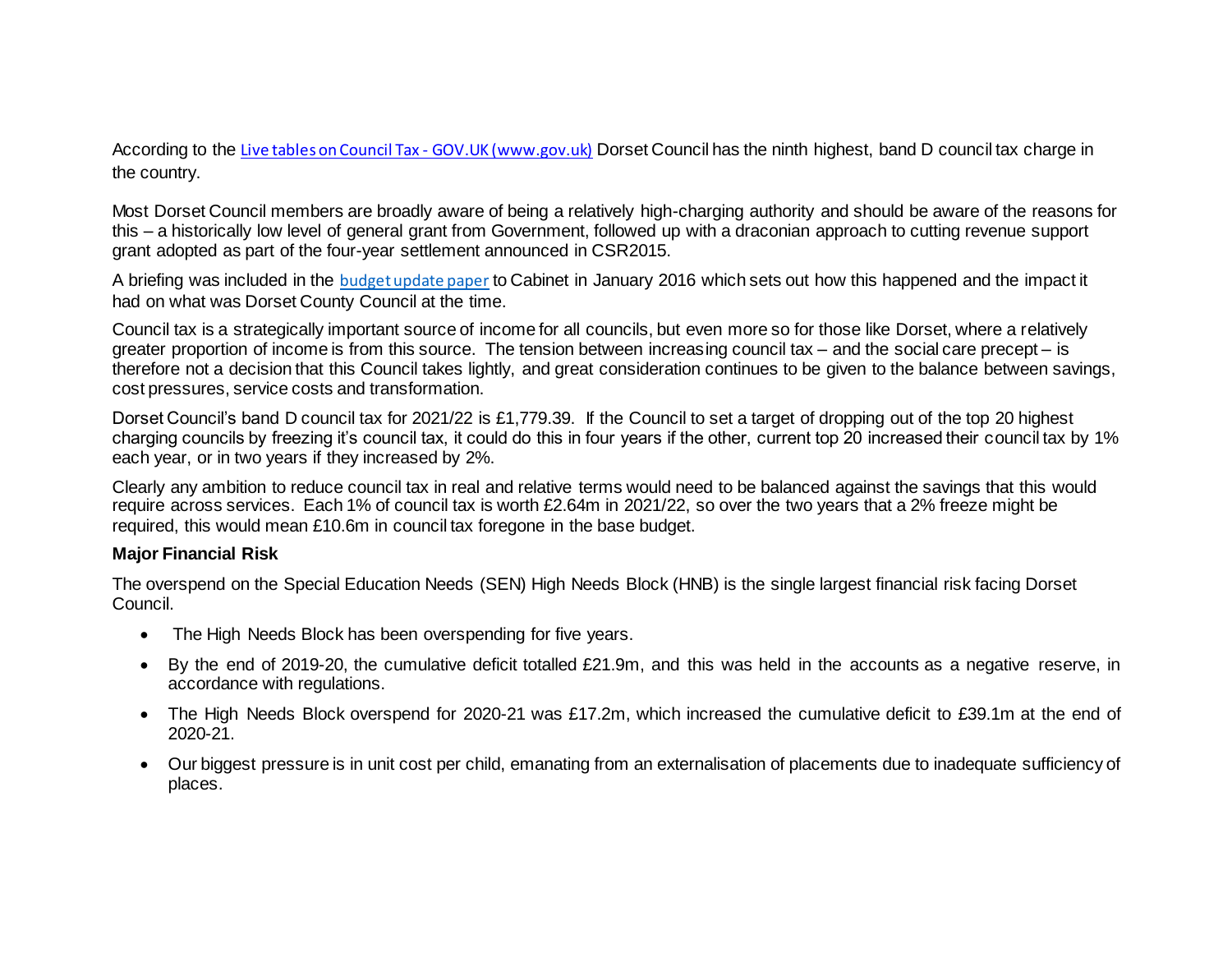The Council has developed a recovery plan which, even if successful, predicts that the HNB budget will break even in 2025/26 with a cumulative deficit at that point of £70.3m.

The current statutory instrument is scheduled to end in 2022-23, and from April 2023 responsibility for accounting for and funding the deficit could transfer to Dorset Council. In this situation the accumulated deficit would need to be backed by a revenue reserve, forcing dramatic changes to the Council's services and plans, and putting it at significant financial risk. Furthermore, the in-year deficit would need to be funded by the local taxpayer rather than nationally funded education budgets.

In addition to the HNB, the build back better programme represents a huge risk to Councils. Despite being hailed by Government as the fix for health and social care, the programme strives for outcomes which will place significant additional burdens and costs which are as yet unquantifiable, upon councils. These include:

- the likelihood that the increase in employers' costs ushered in by the social care levy, will simply be passed to councils as the principal purchaser of care services;
- the requirement for additional, more complex financial assessments to be carried out as a result of the care costs cap, meaning significant demand for additional assessment resource by all councils with care responsibilities;
- the right of self-funders to require councils to broker their care at the same rates as the councils themselves pay, meaning an upward pressure on council contract rates is inevitable.

#### **Next Steps**

Considerable progress has been made in developing the financial arrangements within the Council since it was established in April 2019. Whilst responding to the pandemic has delayed progress, the organisation remains committed to continuous improvement.

The current forward plan of operational and strategic issues which need to be addressed is detailed below. This is supported by the findings of the LGA peer review:

- Surviving the pandemic and resetting the organisation's financial strategy
- Consolidating and right-sizing finance team and functions
- Expanding digital by default agenda further into operations/processing/customer interface
- Building resilience, competence and confidence in the finance team
- Embedding strong financial management throughout the Council as part of our culture
- Providing excellent decision support to the Council's leaders and managers
- Completing the audit of the first year's accounts and resetting the balance sheet